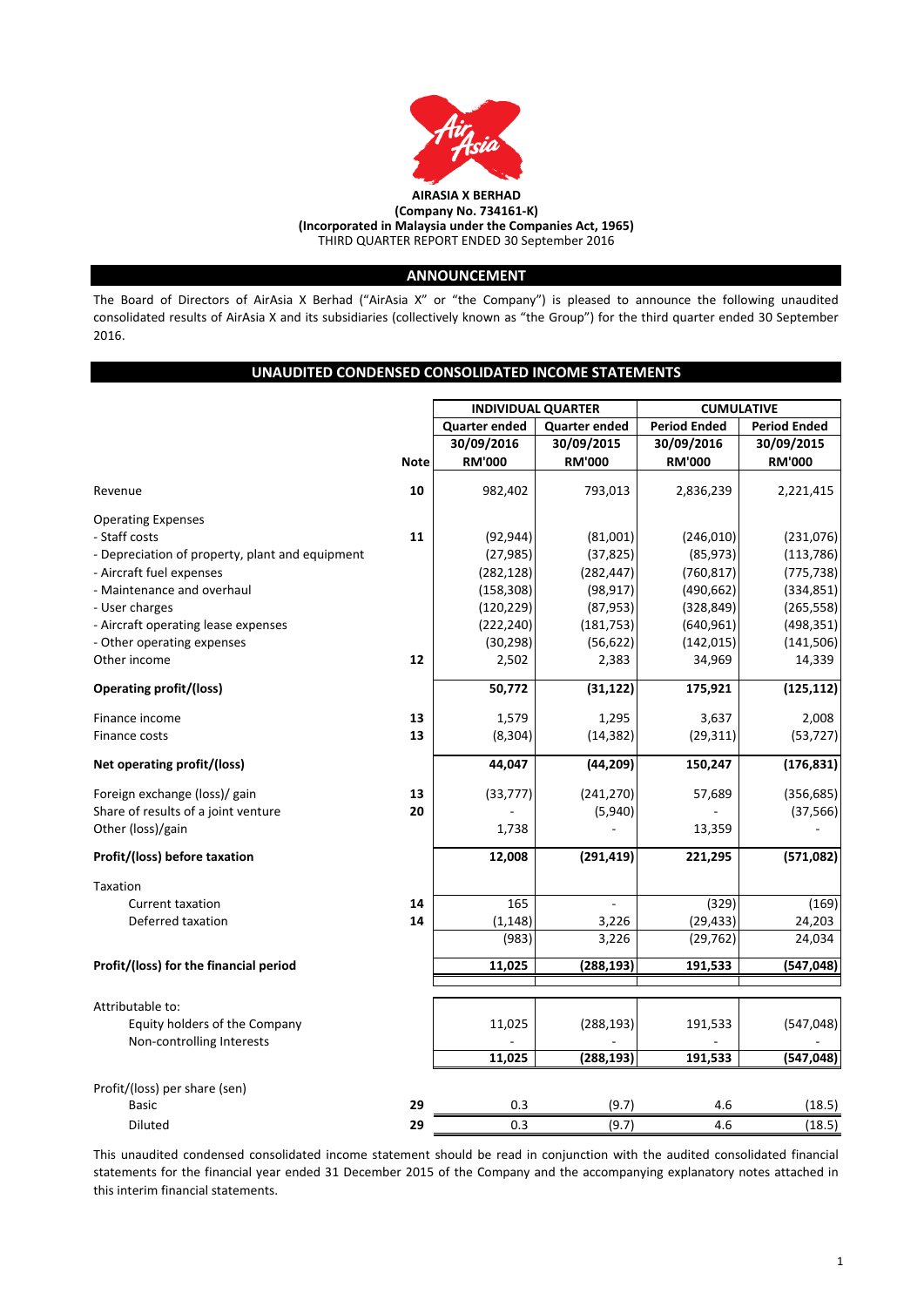

#### **AIRASIA X BERHAD (Company No. 734161-K) (Incorporated in Malaysia under the Companies Act, 1965)** THIRD QUARTER REPORT ENDED 30 September 2016

# **UNAUDITED CONDENSED CONSOLIDATED STATEMENTS OF COMPREHENSIVE INCOME**

|                                                  |             |                      | <b>INDIVIDUAL QUARTER</b> | <b>CUMULATIVE</b>   |                     |  |
|--------------------------------------------------|-------------|----------------------|---------------------------|---------------------|---------------------|--|
|                                                  |             | <b>Quarter ended</b> | <b>Quarter ended</b>      | <b>Period Ended</b> | <b>Period Ended</b> |  |
|                                                  |             | 30/09/2016           | 30/09/2015                | 30/09/2016          | 30/09/2015          |  |
|                                                  | <b>Note</b> | <b>RM'000</b>        | <b>RM'000</b>             | <b>RM'000</b>       | <b>RM'000</b>       |  |
| Profit/(loss) for the financial period           |             | 11,025               | (288, 193)                | 191,533             | (547, 048)          |  |
| Other comprehensive income/(loss)                |             |                      |                           |                     |                     |  |
| Cash flow hedges                                 |             | 6,368                | (30, 341)                 | 135,405             | (30, 341)           |  |
| Foreign currency translation differences         |             | 160                  | 214                       | 30                  | 187                 |  |
| Total comprehensive income/(loss)                |             |                      |                           |                     |                     |  |
| for the financial period                         |             | 17,553               | (318, 320)                | 326,969             | (577, 202)          |  |
|                                                  |             |                      |                           |                     |                     |  |
| Total comprehensive income/(losses) attributable |             |                      |                           |                     |                     |  |
| To equity holder of the company                  |             | 17,553               | (318, 320)                | 326,969             | (577, 202)          |  |
| Non-controlling interest                         |             |                      |                           |                     |                     |  |
| Total comprehensive income/(loss)                |             |                      |                           |                     |                     |  |
| for the financial period                         |             | 17,553               | (318, 320)                | 326,969             | (577, 202)          |  |
|                                                  |             |                      |                           |                     |                     |  |

This unaudited condensed consolidated income statement should be read in conjunction with the audited consolidated financial statements for the financial year ended 31 December 2015 of the Company and the accompanying explanatory notes attached in this interim financial statements.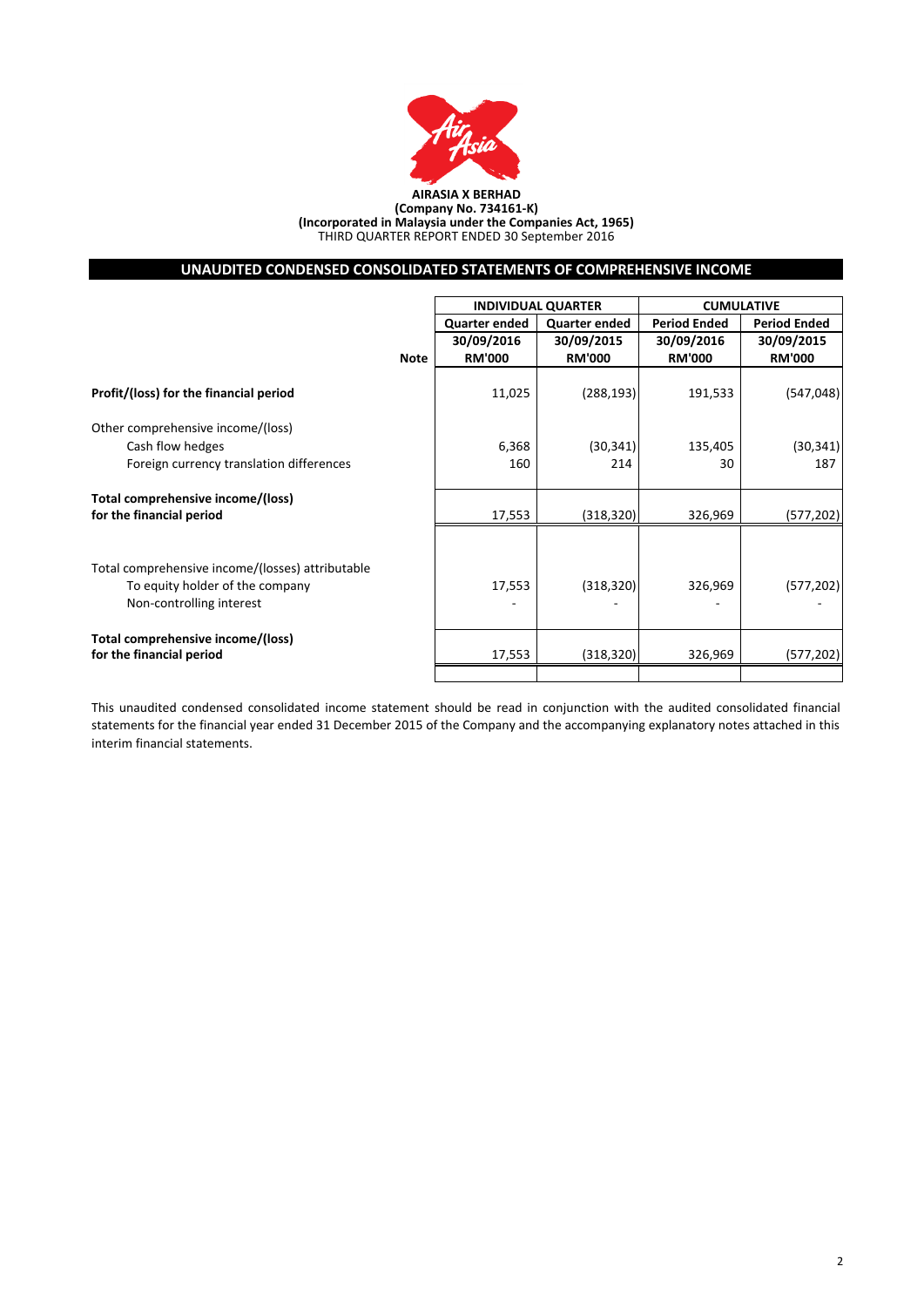

THIRD QUARTER REPORT ENDED 30 September 2016 **(Company No. 734161-K) (Incorporated in Malaysia under the Companies Act, 1965)**

# **UNAUDITED CONDENSED CONSOLIDATED STATEMENT OF FINANCIAL POSITION**

|                                        | <b>Unaudited</b> | <b>Audited</b> |
|----------------------------------------|------------------|----------------|
|                                        | As At            | As At          |
|                                        | 30/09/2016       | 31/12/2015     |
| Note                                   | <b>RM'000</b>    | <b>RM'000</b>  |
| <b>NON-CURRENT ASSETS</b>              |                  |                |
| 16<br>Property, plant and equipment    | 1,592,784        | 1,677,613      |
| Deferred tax assets<br>14              | 513,388          | 542,821        |
| Deposits on aircraft purchases<br>17   | 135,161          | 243,601        |
| Other deposits and prepayments<br>18   | 929,796          | 903,374        |
| Investment in an associate<br>19       |                  |                |
| Investment in a joint venture<br>20    |                  |                |
| Derivative financial instruments<br>24 | 33,549           |                |
|                                        | 3,204,678        | 3,367,409      |
| <b>CURRENT ASSETS</b>                  |                  |                |
| Inventories                            | 12,542           | 3,985          |
| 21<br>Receivables and prepayments      | 349,986          | 282,463        |
| Amount due from related parties        | 63,597           | 30,103         |
| Amount due from a joint venture        | 92,608           | 55,570         |
| Amount due from an associate           | 68,869           | 26,150         |
| Tax recoverable                        | 914              | 712            |
| Deposits, cash and bank balances<br>22 | 367,092          | 310,789        |
|                                        | 955,608          | 709,772        |
| 23<br>Non-current assets held for sale | 105,116          | 105,116        |
|                                        | 1,060,724        | 814,888        |
| <b>CURRENT LIABILITIES</b>             |                  |                |
| Sales in advance                       | 824,525          | 671,510        |
| Derivative financial instruments<br>24 |                  | 115,215        |
| Trade and other payables<br>25         | 808,621          | 849,075        |
| Amounts due to related parties         | 28,848           | 45,668         |
| 26<br><b>Borrowings</b>                | 192,468          | 319,477        |
|                                        | 1,854,462        | 2,000,945      |
|                                        |                  |                |
| <b>Net Current Liabilities</b>         | (793, 738)       | (1, 186, 057)  |
| <b>NON-CURRENT LIABILITIES</b>         |                  |                |
| 26<br><b>Borrowings</b>                | 928,099          | 1,109,610      |
| Other payables and accruals<br>27      | 523,703          | 439,935        |
|                                        | 1,451,802        | 1,549,545      |
|                                        |                  |                |
|                                        | 959,138          | 631,807        |
| <b>CAPITAL AND RESERVES</b>            |                  |                |
| 28<br>Share capital                    | 622,222          | 622,222        |
| Share premium                          | 911,821          | 911,821        |
| Warrant reserve                        | 62,222           | 62,222         |
| Currency translation reserve           | 157              | 127            |
| <b>Accumulated losses</b>              | (667, 495)       | (859, 029)     |
| Other reserves                         | 30,211           | (105, 556)     |
| Shareholders' equity                   | 959,138          | 631,807        |
|                                        |                  |                |

This unaudited condensed consolidated statement of financial position should be read in conjunction with the audited consolidated financial statements for the financial year ended 31 December 2015 of the Company and the accompanying explanatory notes attached in this interim financial statements.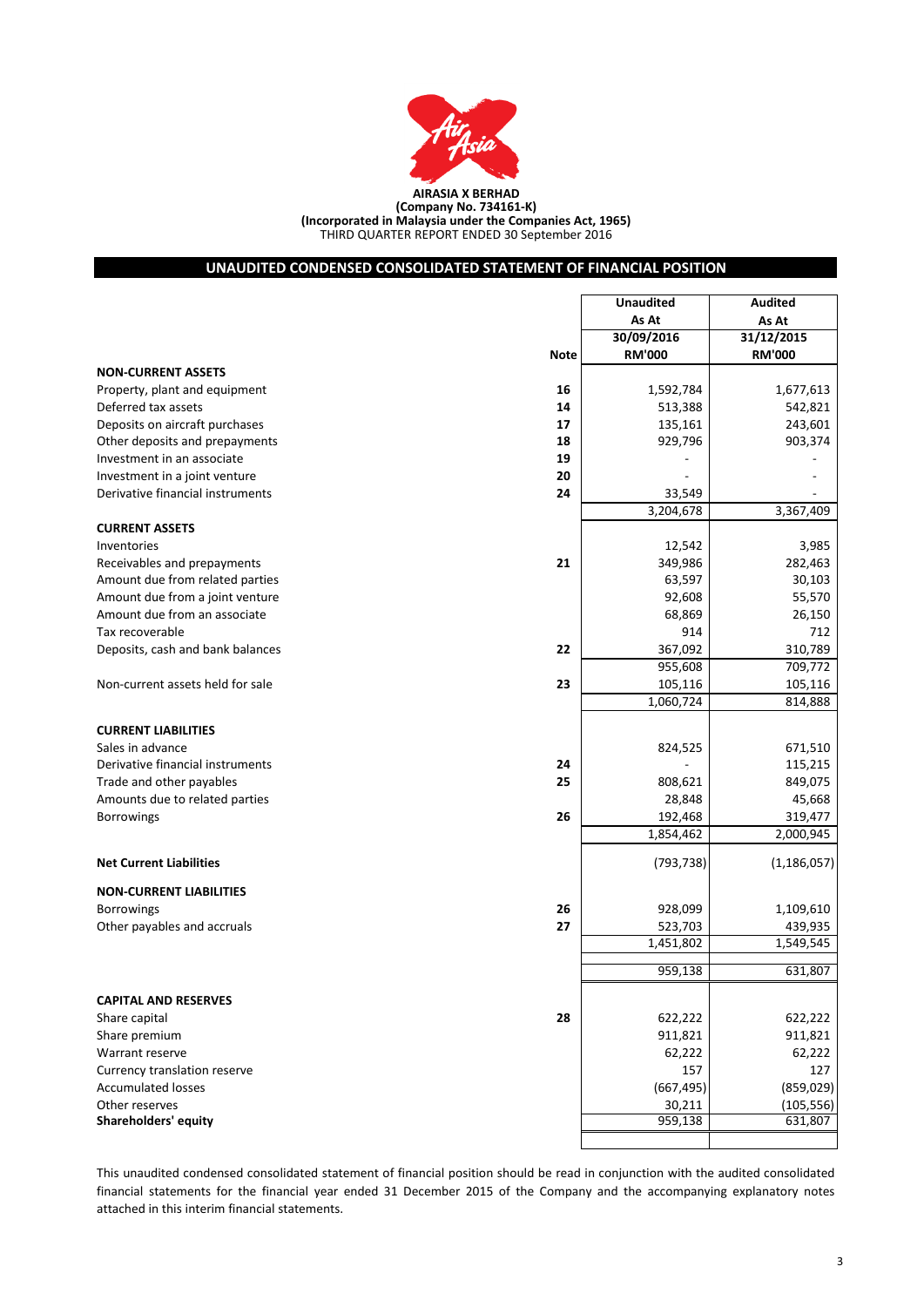

# **UNAUDITED CONDENSED CONSOLIDATED STATEMENT OF CASH FLOWS**

|                                                                | <b>Period Ended</b> | <b>Period Ended</b> |
|----------------------------------------------------------------|---------------------|---------------------|
|                                                                | 30/09/2016          | 30/09/2015          |
| <b>Note</b>                                                    | <b>RM'000</b>       | <b>RM'000</b>       |
| <b>CASH FLOWS FROM OPERATING ACTIVITIES</b>                    |                     |                     |
| Profit/(Loss) before tax                                       | 221,295             | (571,082)           |
| Adjustments:                                                   |                     |                     |
| Property, plant and equipment                                  |                     |                     |
| - Depreciation                                                 | 85,973              | 75,961              |
| - Gain on disposal                                             |                     | (6, 571)            |
| Interest expense                                               | 29,311              | 39,345              |
| Interest income                                                | (3,637)             | (713)               |
| (Write back)/Impairment of receivables                         | (124)               |                     |
| Fair value (gain)/ loss on derivative financial instruments    | (13, 359)           | (74, 035)           |
| Share option expense                                           | 363                 | 439                 |
| Share of results of a joint venture                            |                     | 31,626              |
| Net unrealised foreign exchange (gains)/losses                 | (59, 261)           | 107,780             |
|                                                                | 260,561             | (397, 250)          |
| Changes in working capital:                                    |                     |                     |
| Inventories                                                    | (8, 557)            | (1, 442)            |
| Receivables, prepayments and other deposits                    | (63, 737)           | (15, 253)           |
| Related parties balances                                       | (45, 943)           | (6,094)             |
| Trade and other payables                                       | 46,214              | (3, 340)            |
| Sales in advance                                               | 43,572              | 69,350              |
| Cash from/(used in) operations                                 | 232,110             | (354, 029)          |
| Interest paid                                                  | (31, 819)           | (32, 517)           |
| Interest received                                              | 3,637               | 613                 |
| Tax recovered/(paid)                                           | (531)               | 646                 |
| Net cash generated from/(used in) operating activities         | 203,397             | (385, 287)          |
| <b>CASH FLOWS FROM INVESTING ACTIVITIES</b>                    |                     |                     |
| Property, plant and equipment                                  |                     |                     |
| - Additions                                                    | (1, 556)            | (11,029)            |
| - Proceeds from disposal                                       | 412                 | 171,104             |
| Deposits placed on aircraft purchases                          | 508                 | (8,928)             |
| Net cash (used in)/generated from investing activities         | (636)               | 151,147             |
| <b>CASH FLOWS FROM FINANCING ACTIVITIES</b>                    |                     |                     |
| Proceeds from rights issue with warrants                       |                     | 391,111             |
| Proceeds from borrowings                                       |                     | 338,300             |
| Repayments of borrowings                                       | (141, 839)          | (547, 967)          |
| Release/ (Placement) of restricted cash                        | 17,166              | 2,084               |
| Net cash (used in)/generated from financing activities         | (124, 673)          | 183,528             |
| NET INCREASE/(DECREASE) FOR THE FINANCIAL PERIOD               | 78,088              | (50, 612)           |
| <b>CURRENCY TRANSLATION DIFFERENCES</b>                        | (4,620)             | 1,718               |
| CASH AND CASH EQUIVALENTS AT BEGINNING OF THE FINANCIAL PERIOD | 252,347             | 74,937              |
| CASH AND CASH EQUIVALENTS AT END OF THE FINANCIAL PERIOD<br>22 | 325,815             | 26,043              |

This unaudited condensed consolidated statement of cash flow should be read in conjunction with the audited consolidated financial statements for the financial year ended 31 December 2015 of the Company and the accompanying explanatory notes attached in this interim financial statements.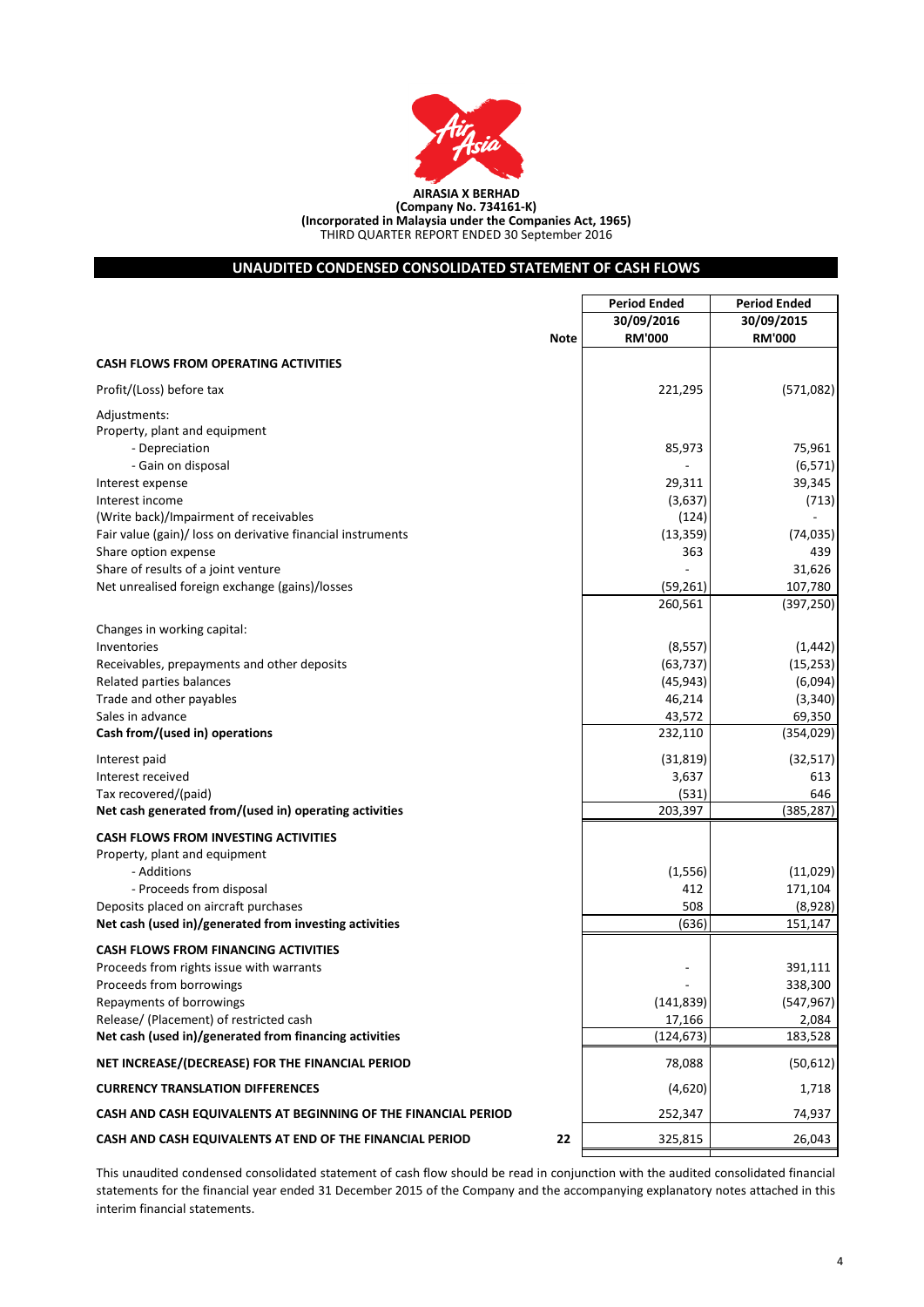

# **UNAUDITED CONDENSED CONSOLIDATED STATEMENT OF CHANGES IN EQUITY**

|                                                                          |                                            | Issued and fully paid<br>ordinary shares<br>of RM0.15 each |                                   |                                     | <b>Cash Flow</b>                    |                          | Currency                                       |                                               |                               | Non-                                                 |                                         |
|--------------------------------------------------------------------------|--------------------------------------------|------------------------------------------------------------|-----------------------------------|-------------------------------------|-------------------------------------|--------------------------|------------------------------------------------|-----------------------------------------------|-------------------------------|------------------------------------------------------|-----------------------------------------|
|                                                                          | <b>Number</b><br>of shares<br>'000         | Nominal<br>Value<br><b>RM'000</b>                          | Share<br>Premium<br><b>RM'000</b> | Warrant<br>Reserve<br><b>RM'000</b> | Hedge<br>Reserve<br><b>RM'000</b>   | Other<br>Reserve         | <b>Translation</b><br>Reserve<br><b>RM'000</b> | <b>Accumulated</b><br>Losses<br><b>RM'000</b> | <b>Total</b><br><b>RM'000</b> | controlling<br>interest<br><b>RM'000</b>             | Total<br><b>Equity</b><br><b>RM'000</b> |
| At 1 January 2016                                                        | 4,148,148                                  | 622,222                                                    | 911,821                           | 62,222                              | (107, 630)                          | 2,074                    | 127                                            | (859, 029)                                    | 631,807                       |                                                      | 631,807                                 |
| Net profit for the financial period<br>Other comprehensive income/(loss) | $\overline{\phantom{a}}$<br>$\blacksquare$ | $\overline{\phantom{a}}$                                   | $\overline{\phantom{a}}$          | $\sim$<br>$\sim$                    | $\overline{\phantom{a}}$<br>135,405 | $\overline{\phantom{a}}$ | $\sim$<br>30                                   | 191,533                                       | 191,533<br>135,435            | $\overline{\phantom{0}}$<br>$\overline{\phantom{a}}$ | 191,533<br>135,435                      |
| Total comprehensive income/(loss)                                        | $\blacksquare$                             | ٠                                                          |                                   | $\overline{\phantom{a}}$            | 135,405                             |                          | 30                                             | 191,533                                       | 326,968                       | $\overline{\phantom{a}}$                             | 326,968                                 |
| Employee Share Option Scheme ('ESOS')                                    | $\overline{\phantom{a}}$                   | $\sim$                                                     | $\overline{\phantom{a}}$          |                                     | $\overline{\phantom{a}}$            | 363                      | $\overline{\phantom{a}}$                       |                                               | 363                           | $\overline{\phantom{a}}$                             | 363                                     |
| At 30 September 2016                                                     | 4,148,148                                  | 622,222                                                    | 911,821                           | 62,222                              | 27,775                              | 2,437                    | 157                                            | (667, 496)                                    | 959,138                       | $\overline{\phantom{0}}$                             | 959,138                                 |
| At 1 January 2015                                                        | 2,370,370                                  | 355,556                                                    | 849,598                           |                                     | 6,478                               | 1,515                    | (104)                                          | (509, 413)                                    | 703,630                       | $\qquad \qquad \blacksquare$                         | 703,630                                 |
| Net loss for the financial period                                        | $\overline{\phantom{a}}$                   | ٠                                                          |                                   | $\overline{\phantom{a}}$            |                                     | $\overline{\phantom{a}}$ | $\sim$                                         | (547, 048)                                    | (547, 048)                    | $\overline{\phantom{a}}$                             | (547, 048)                              |
| Other comprehensive income/(loss)                                        | $\overline{\phantom{a}}$                   |                                                            |                                   | $\overline{\phantom{a}}$            | (30, 341)                           |                          | 187                                            |                                               | (30, 154)                     | $\overline{\phantom{a}}$                             | (30, 154)                               |
| Total comprehensive income/(loss)                                        | $\overline{\phantom{a}}$                   | ٠                                                          | $\overline{\phantom{a}}$          | $\overline{\phantom{a}}$            | (30, 341)                           | $\overline{\phantom{a}}$ | 187                                            | (547, 048)                                    | (577, 202)                    | $\overline{\phantom{0}}$                             | (577, 202)                              |
| Right issue with warrants                                                | 1,777,778                                  | 266,666                                                    | 62,223                            | 62,222                              | $\overline{\phantom{a}}$            |                          |                                                |                                               | 391,111                       |                                                      | 391,111                                 |
| Employee Share Option Scheme ('ESOS)                                     |                                            | ٠                                                          | $\overline{\phantom{a}}$          |                                     | $\overline{\phantom{a}}$            | 439                      |                                                |                                               | 439                           |                                                      | 439                                     |
| At 30 September 2015                                                     | 4,148,148                                  | 622,222                                                    | 911,821                           | 62,222                              | (23, 863)                           | 1,954                    | 83                                             | (1,056,461)                                   | 517,978                       | $\overline{\phantom{a}}$                             | 517,978                                 |
|                                                                          |                                            |                                                            |                                   |                                     |                                     |                          |                                                |                                               |                               |                                                      |                                         |

This unaudited condensed consolidated statement of changes in equity should be read in conjunction with the audited consolidated financial statements for the financial year ended 31 December 2015 of the Company and the accompanying explanatory notes attached in this interim financial statements.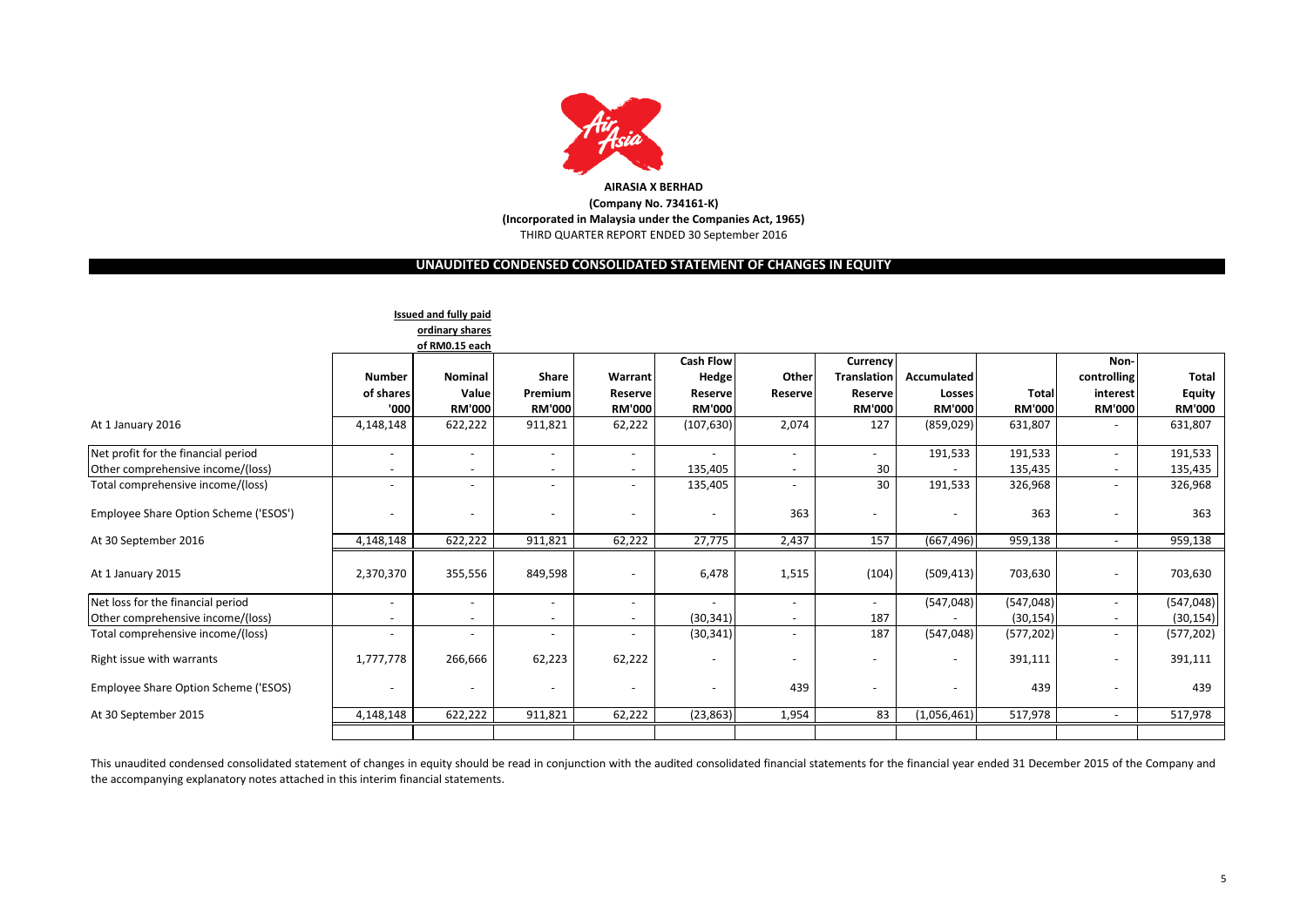

# **KEY OPERATING STATISTICS - 30 September 2016**

**Performance indicator for current quarter against the same quarter last year**

| <b>Quarter Ended: 30 September</b>   | <b>Jul - Sep 2016</b> | <b>Jul - Sep 2015</b> | <b>Changes Y-O-Y</b> |
|--------------------------------------|-----------------------|-----------------------|----------------------|
| Seat capacity                        | 1,560,780             | 1,209,416             | 29%                  |
| Passengers carried                   | 1,216,943             | 901,884               | 35%                  |
| Load factor                          | 78%                   | 75%                   | 3%                   |
| RPK (millions)                       | 6,034                 | 4,333                 | 39%                  |
| ASK (millions)                       | 7,749                 | 5,770                 | 34%                  |
| Average passenger fare (RM)          | 501                   | 440                   | 14%                  |
| Ancillary revenue per passenger (RM) | 134                   | 122                   | 10%                  |
| Revenue per ASK (sen)                | 12.70                 | 13.78                 | -8%                  |
| Revenue per ASK (US¢)                | 3.17                  | 3.40                  | $-7%$                |
| Cost per ASK (sen)                   | 12.06                 | 14.32                 | $-16%$               |
| Cost per ASK (US¢)                   | 3.01                  | 3.53                  | $-15%$               |
| Cost per ASK (sen) - excluding fuel  | 8.41                  | 9.43                  | $-11%$               |
| Cost per ASK (US¢) - excluding fuel  | 2.10                  | 2.33                  | $-10%$               |
| Aircraft (end of period)             | 30                    | 26                    | 15%                  |
| Average sector length (km)           | 4,965                 | 4,769                 | 4%                   |
| Sectors flown                        | 4,140                 | 3,208                 | 29%                  |
| Fuel consumed (Barrels)              | 1,117,353             | 851,839               | 31%                  |
| Average fuel price (USD/ Barrel)     | 63                    | 82                    | $-23%$               |

# *Exchange Rate : RM/USD - 4.0017 for 3Q16 and 4.0528 for 3Q15*

# **Definitions and calculation methodology**

| RPK (Revenue Passenger Kilometres) | Number of passengers carried multiplied by distance flown              |
|------------------------------------|------------------------------------------------------------------------|
| ASK (Available Seat Kilometres)    | Total available seats multiplied by the distance flown                 |
| Revenue per ASK                    | Total revenue divided by ASK                                           |
| Cost per ASK                       | Total expenses before interest and tax divided by ASK                  |
| Cost per ASK - excluding fuel      | Costs, as defined above, less fuel expenses, divided by ASK            |
| Average passenger fare             | Total schedule flight revenue, divided by number of passengers carried |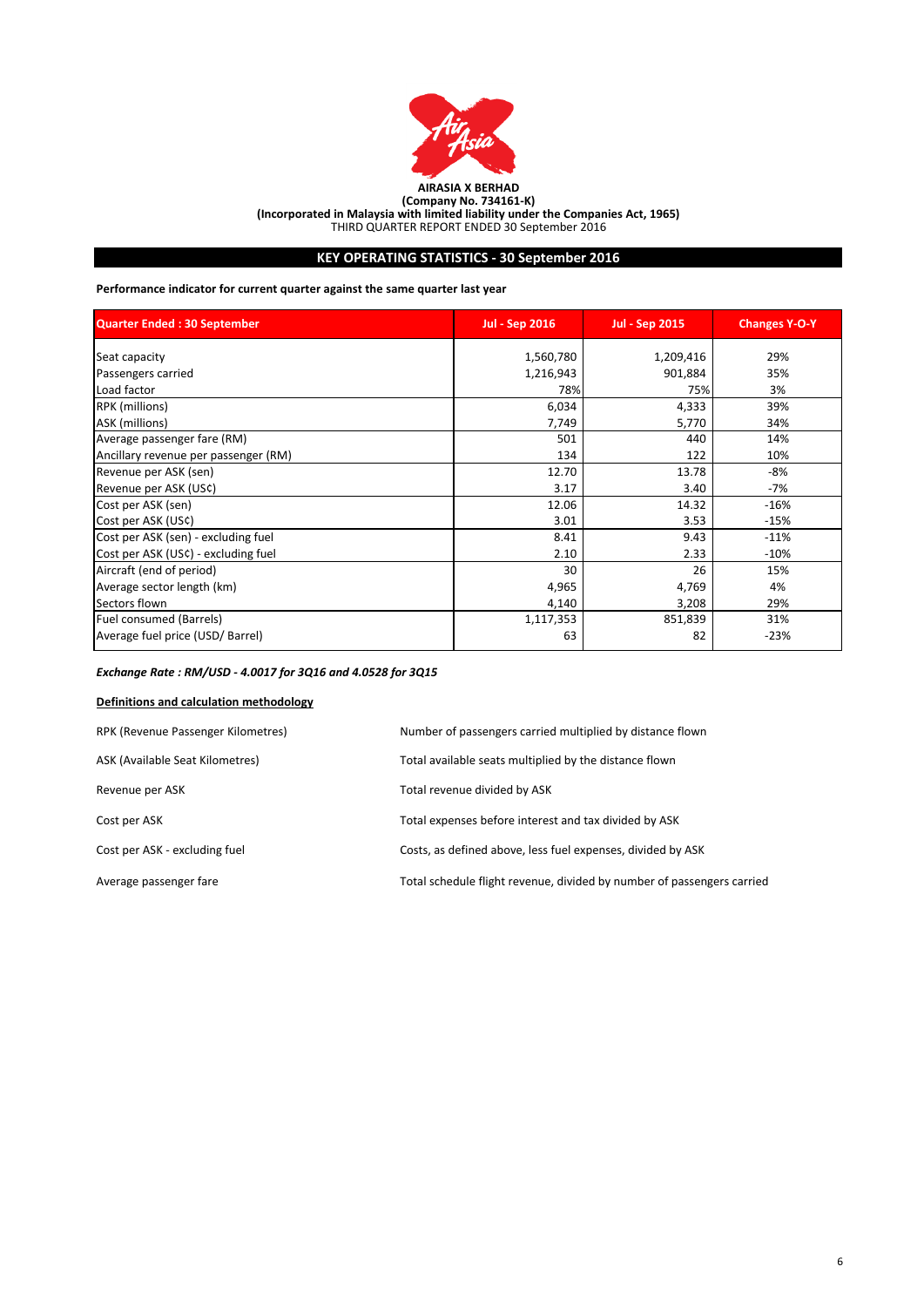

# **NOTES TO THE UNAUDITED ACCOUNTS - 30 September 2016**

#### **1. Basis of preparation**

The interim financial report is unaudited and has been prepared in accordance with Malaysian Financial Reporting Standard ("MFRS") 134 "Interim Financial Reporting" and paragraph 9.22 and Appendix 9B of the Bursa Malaysia Securities Berhad ("Bursa Malaysia") Listing Requirements.

The interim financial statements should be read in conjunction with the audited consolidated financial statements of the Company for the financial year ended 31 December 2015.

#### **2. Summary of significant accounting policies**

The accounting policies and methods of computation adopted for the interim financial statements are consistent with those adopted for the audited consolidated financial statements of the Group for the financial year ended 31 December 2015.

Details of standards, amendments to published standards and interpretations to existing standards that are applicable to the Group with effect from 1 January 2016 or later are provided in part B general information and summary of significant accounting policies in the audited financial statements of the Group for the financial year ended 31 December 2015. The adoption of the standards applicable to the Group that came into effect on 1 January 2016 did not have any significant impact on the Group upon initial application. The Group did not early adopt any new standards, amendments to published standards and interpretation to existing standards.

#### **3. Auditors' report on preceding annual financial statements**

The auditors have expressed an unqualified opinion on the audited consolidated financial statements of the Company for the financial year ended 31 December 2015.

#### **4. Seasonality of operations**

AirAsia X is primarily involved in the provision of air transportation services and is therefore subject to seasonal demand for air travel. As a significant portion of its passengers travel for leisure, the Company generally records higher revenue during holiday months, particularly from November to February. Accordingly, the revenues are generally higher from November to February, and generally lower from March to June due to decreased travel during these months.

#### **5. Unusual items due to their nature, size or incidence**

There were no unusual items affecting assets, liabilities, equity, net income or cash flows during the current quarter and financial period.

#### **6. Changes in estimates**

There were no changes in estimates that have had material effects on the current quarter and financial period results.

#### **7. Capital and reserves**

During quarter ended 30 September 2016, the total issued and paid-up share capital of the Company remained unchanged at RM622,222,226.55. There was no cancellation, repurchases, resale and repayment of debt and equity securities for the period ended 30 June 2016.

#### **8. Dividend paid**

No dividends were declared or approved in the quarter ended 30 September 2016.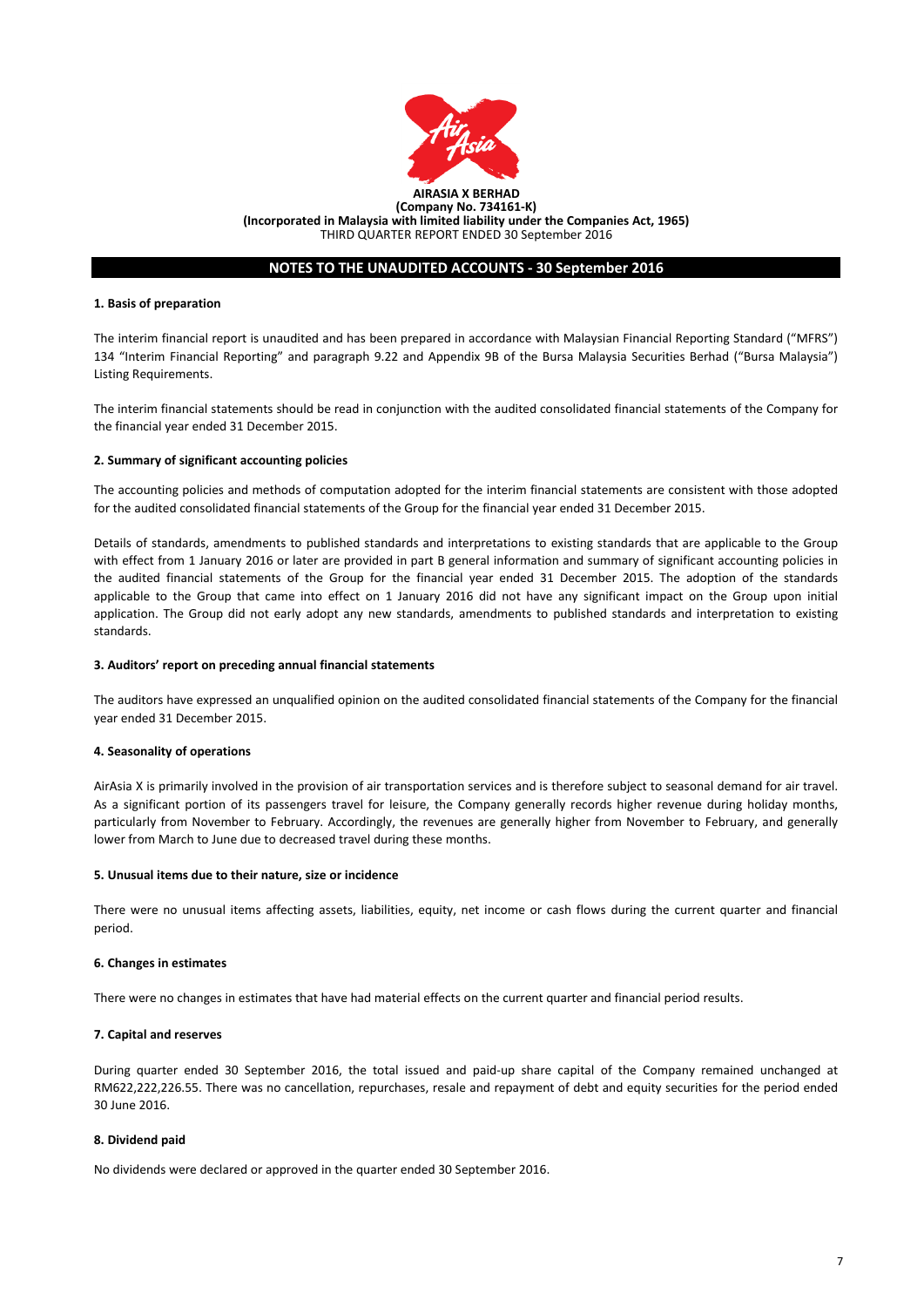

# **NOTES TO THE UNAUDITED ACCOUNTS - 30 September 2016**

### **9. Segment reporting**

The reportable operating segments of the Group have been identified as North Asia, Australia and others.

|               |                                                     | <b>INDIVIDUAL QUARTER</b>                           |                                                    | <b>CUMULATIVE</b>                                  |
|---------------|-----------------------------------------------------|-----------------------------------------------------|----------------------------------------------------|----------------------------------------------------|
|               | <b>Quarter ended</b><br>30/09/2016<br><b>RM'000</b> | <b>Quarter ended</b><br>30/09/2015<br><b>RM'000</b> | <b>Period Ended</b><br>30/09/2016<br><b>RM'000</b> | <b>Period Ended</b><br>30/09/2015<br><b>RM'000</b> |
| Revenue       |                                                     |                                                     |                                                    |                                                    |
| North Asia    | 506,185                                             | 363,939                                             | 1,452,363                                          | 1,033,290                                          |
| Australia     | 324,749                                             | 213,032                                             | 941,109                                            | 635,701                                            |
| <b>Others</b> | 151,468                                             | 216.042                                             | 442.767                                            | 552,424                                            |
|               | 982,402                                             | 793,013                                             | 2,836,239                                          | 2,221,415                                          |
|               |                                                     |                                                     |                                                    |                                                    |

|                                |                                                     | <b>INDIVIDUAL QUARTER</b>                           |                                                    | <b>CUMULATIVE</b>                                  |  |
|--------------------------------|-----------------------------------------------------|-----------------------------------------------------|----------------------------------------------------|----------------------------------------------------|--|
|                                | <b>Quarter ended</b><br>30/09/2016<br><b>RM'000</b> | <b>Quarter ended</b><br>30/09/2015<br><b>RM'000</b> | <b>Period Ended</b><br>30/09/2016<br><b>RM'000</b> | <b>Period Ended</b><br>30/09/2015<br><b>RM'000</b> |  |
| EBITDAR/(LBITDAR) <sup>1</sup> |                                                     |                                                     |                                                    |                                                    |  |
| North Asia                     | 156,468                                             | 17.627                                              | 477,019                                            | 73,362                                             |  |
| Australia                      | 60.447                                              | 7.463                                               | 233,648                                            | 56,739                                             |  |
| <b>Others</b>                  | 84.082                                              | 163,366                                             | 192.188                                            | 356,924                                            |  |
|                                | 300.997                                             | 188.456                                             | 902.855                                            | 487.025                                            |  |

Note:

1 EBITDAR/ (LBITDAR) represents earnings/ (loss) before finance cost, taxation, depreciation, amortisation and aircraft rental expenses.

|                                                       | <b>INDIVIDUAL QUARTER</b>                           |                                                     | <b>CUMULATIVE</b>                                  |                                                    |
|-------------------------------------------------------|-----------------------------------------------------|-----------------------------------------------------|----------------------------------------------------|----------------------------------------------------|
|                                                       | <b>Quarter ended</b><br>30/09/2016<br><b>RM'000</b> | <b>Quarter ended</b><br>30/09/2015<br><b>RM'000</b> | <b>Period Ended</b><br>30/09/2016<br><b>RM'000</b> | <b>Period Ended</b><br>30/09/2015<br><b>RM'000</b> |
| Profit Before Tax ("PBT")/(Loss Before Tax) ("(LBT)") |                                                     |                                                     |                                                    |                                                    |
| North Asia                                            | 12,961                                              | (270, 177)                                          | 141,261                                            | (539, 488)                                         |
| Australia                                             | (47, 348)                                           | (155, 233)                                          | (5,507)                                            | (285, 812)                                         |
| <b>Others</b>                                         | 46.395                                              | 133.991                                             | 85,541                                             | 254,218                                            |
|                                                       | 12,008                                              | (291,419)                                           | 221.295                                            | (571,082)                                          |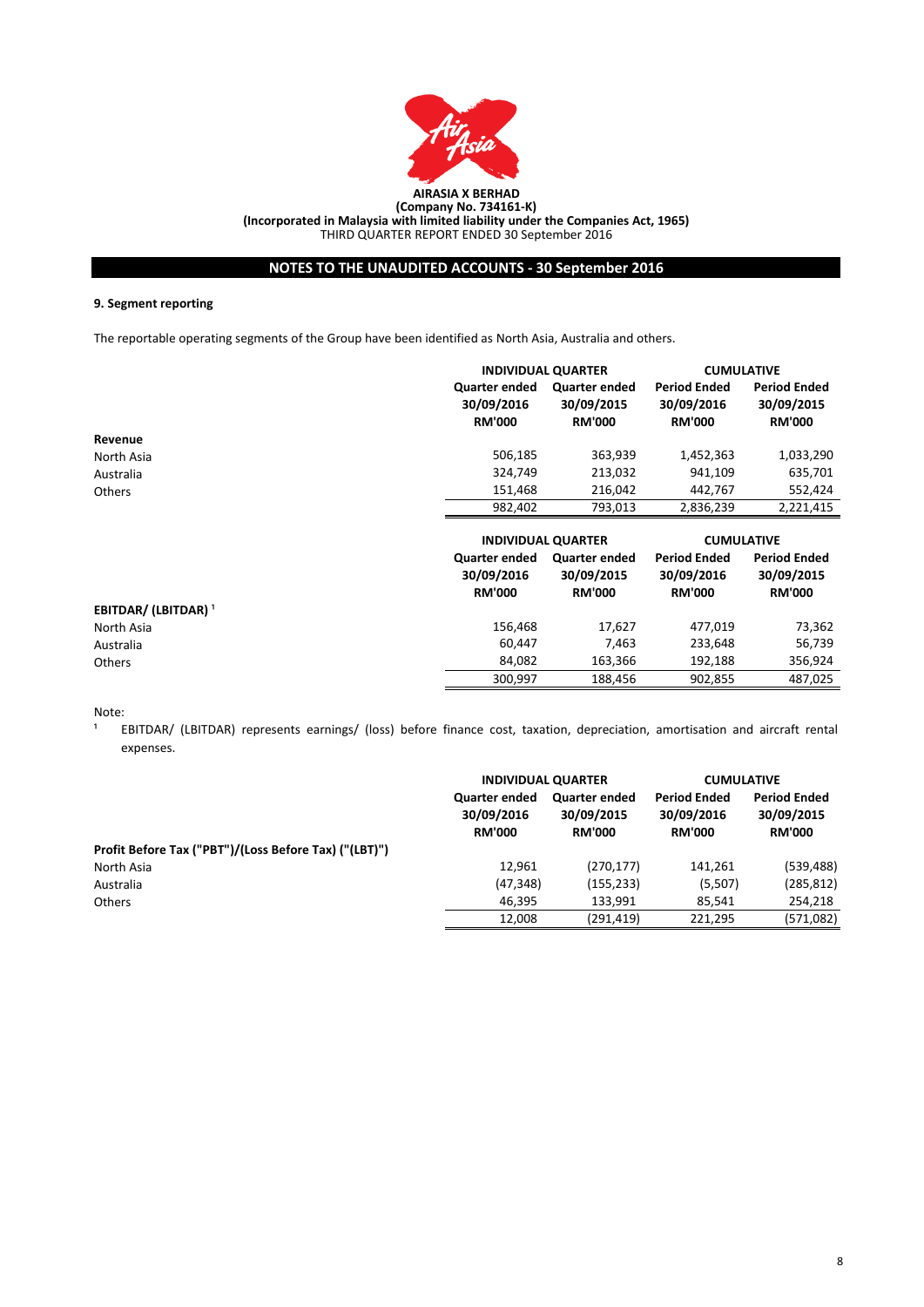

# **NOTES TO THE UNAUDITED ACCOUNTS - 30 September 2016**

#### **10. Revenue**

|                                 |                                              | <b>INDIVIDUAL QUARTER</b>                           |                                                    | <b>CUMULATIVE</b>                                  |  |
|---------------------------------|----------------------------------------------|-----------------------------------------------------|----------------------------------------------------|----------------------------------------------------|--|
|                                 | Quarter ended<br>30/09/2016<br><b>RM'000</b> | <b>Quarter ended</b><br>30/09/2015<br><b>RM'000</b> | <b>Period Ended</b><br>30/09/2016<br><b>RM'000</b> | <b>Period Ended</b><br>30/09/2015<br><b>RM'000</b> |  |
| Scheduled flights               | 610,156                                      | 396,536                                             | 1,750,979                                          | 1,111,048                                          |  |
| Refunds                         | (48)                                         | (2,259)                                             | (946)                                              | (6, 175)                                           |  |
|                                 | 610,108                                      | 394,277                                             | 1,750,033                                          | 1,104,873                                          |  |
| Charter flights                 | 64,606                                       | 167,504                                             | 212,080                                            | 400,179                                            |  |
| Fuel surcharge                  |                                              | 9,387                                               | $\overline{\phantom{a}}$                           | 92,741                                             |  |
| Freight and cargo               | 32,308                                       | 29,312                                              | 94,017                                             | 86,461                                             |  |
| Ancillary revenue               | 161,817                                      | 107,772                                             | 454,638                                            | 339,002                                            |  |
| Management fee                  | 5                                            | (3)                                                 | 1,647                                              | 941                                                |  |
| Aircraft operating lease income | 113,558                                      | 84,764                                              | 323,824                                            | 197,218                                            |  |
|                                 | 982,402                                      | 793,013                                             | 2,836,239                                          | 2,221,415                                          |  |

Ancillary revenue includes assigned seat, cancellation, documentation and other fees, and the on-board sale of meals and merchandise.

# **11. Staff cost**

|                                         | <b>INDIVIDUAL QUARTER</b>                           |                                                     | <b>CUMULATIVE</b>                                  |                                                    |
|-----------------------------------------|-----------------------------------------------------|-----------------------------------------------------|----------------------------------------------------|----------------------------------------------------|
|                                         | <b>Quarter ended</b><br>30/09/2016<br><b>RM'000</b> | <b>Quarter ended</b><br>30/09/2015<br><b>RM'000</b> | <b>Period Ended</b><br>30/09/2016<br><b>RM'000</b> | <b>Period Ended</b><br>30/09/2015<br><b>RM'000</b> |
| Wages, salaries, bonuses and allowances | 86,231                                              | 74.934                                              | 225.242                                            | 212,079                                            |
| Defined contribution retirement plan    | 6,350                                               | 5.931                                               | 20.142                                             | 18,536                                             |
| Share option expense                    | 363                                                 | 136                                                 | 626                                                | 461                                                |
|                                         | 92.944                                              | 81.001                                              | 246,010                                            | 231,076                                            |

# **12. Other income**

|                                                   |                                                     | <b>INDIVIDUAL QUARTER</b>                           |                                                    | <b>CUMULATIVE</b>                                  |  |
|---------------------------------------------------|-----------------------------------------------------|-----------------------------------------------------|----------------------------------------------------|----------------------------------------------------|--|
|                                                   | <b>Quarter ended</b><br>30/09/2016<br><b>RM'000</b> | <b>Quarter ended</b><br>30/09/2015<br><b>RM'000</b> | <b>Period Ended</b><br>30/09/2016<br><b>RM'000</b> | <b>Period Ended</b><br>30/09/2015<br><b>RM'000</b> |  |
| Gain on disposal of property, plant and equipment |                                                     | 223                                                 | ۰                                                  | 6,794                                              |  |
| Commission income from insurance                  | 1.359                                               | 2,160                                               | 4.813                                              | 5,572                                              |  |
| <b>Others</b>                                     | 1,143                                               | $\overline{\phantom{a}}$                            | 30.156                                             | 1,973                                              |  |
|                                                   | 2,502                                               | 2,383                                               | 34,969                                             | 14,339                                             |  |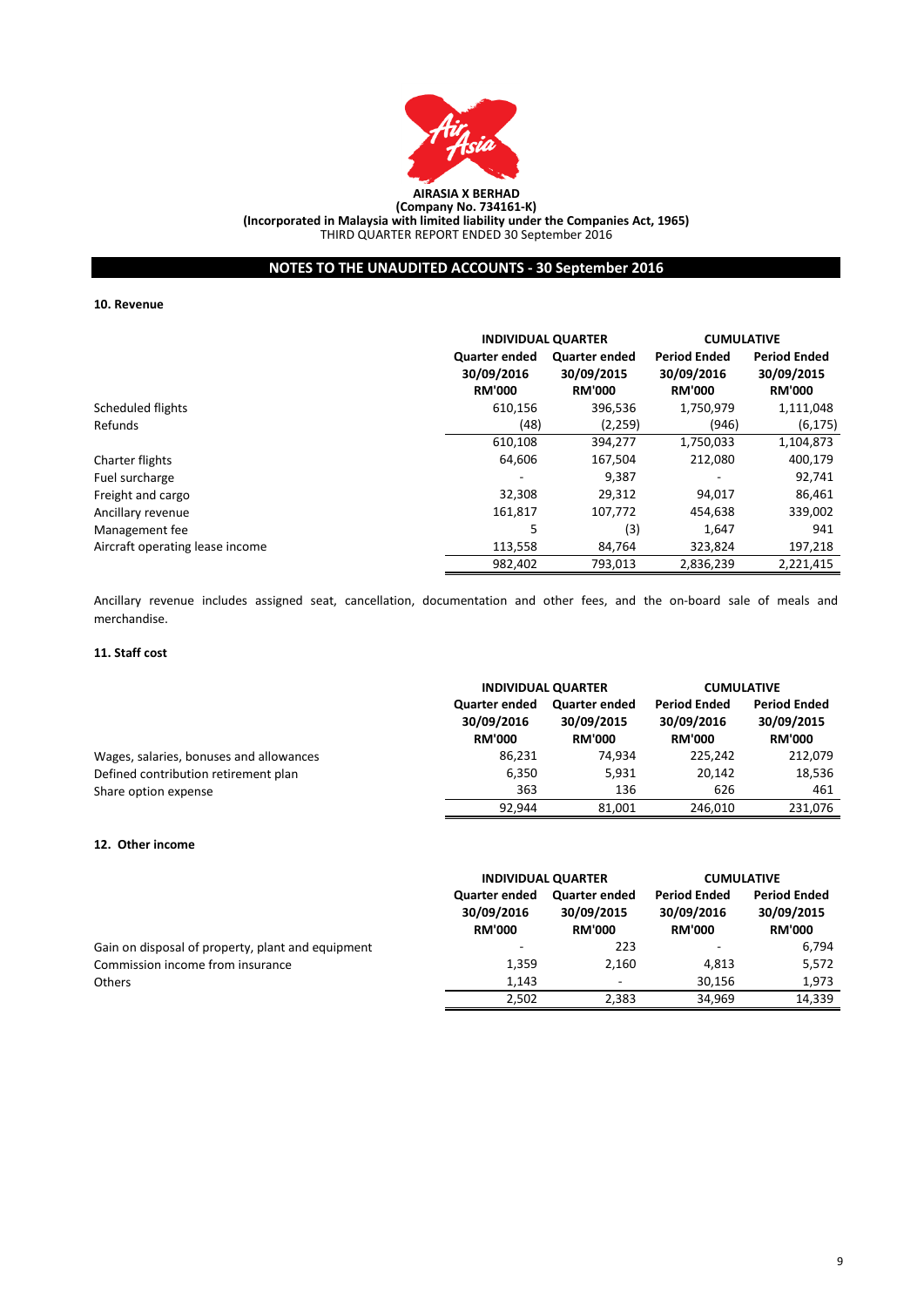

**NOTES TO THE UNAUDITED ACCOUNTS - 30 September 2016**

# **13. Finance income/ (costs)**

|                                                 | <b>INDIVIDUAL QUARTER</b>                    |                                              | <b>CUMULATIVE</b>                                  |                                                    |
|-------------------------------------------------|----------------------------------------------|----------------------------------------------|----------------------------------------------------|----------------------------------------------------|
|                                                 | Quarter ended<br>30/09/2016<br><b>RM'000</b> | Quarter ended<br>30/09/2015<br><b>RM'000</b> | <b>Period Ended</b><br>30/09/2016<br><b>RM'000</b> | <b>Period Ended</b><br>30/09/2015<br><b>RM'000</b> |
| <b>Finance income:</b>                          |                                              |                                              |                                                    |                                                    |
| Interest income on deposits with licensed banks | 1,579                                        | 1,295                                        | 3,637                                              | 2,008                                              |
| <b>Finance costs:</b>                           |                                              |                                              |                                                    |                                                    |
| Interest expense on bank borrowings             | (8,072)                                      | (14, 327)                                    | (28, 564)                                          | (52, 467)                                          |
| Bank facilities and other charges               | (232)                                        | (55)                                         | (747)                                              | (1,260)                                            |
|                                                 | (8, 304)                                     | (14,382)                                     | (29,311)                                           | (53, 727)                                          |
| Foreign exchange gain/(loss)                    |                                              |                                              |                                                    |                                                    |
| Unrealised foreign exchange gain/(loss) on:     |                                              |                                              |                                                    |                                                    |
| - Borrowings                                    | (33, 837)                                    | (252, 865)                                   | 57,238                                             | (372,998)                                          |
| - Deposits and bank balances                    | 60                                           | 11,595                                       | 451                                                | 16,313                                             |
|                                                 | (33, 777)                                    | (241, 270)                                   | 57,689                                             | (356, 685)                                         |
| Fair value movement recycled from cash          |                                              |                                              |                                                    |                                                    |
| flow hedge reserve and others                   |                                              |                                              |                                                    |                                                    |
| Net foreign exchange gain/(loss)                | (33, 777)                                    | (241,270)                                    | 57,689                                             | (356, 685)                                         |

### **14. Taxation**

The explanation of the relationship between taxation and profit/(loss) before taxation is as follows

|                                                       |                                              | <b>INDIVIDUAL QUARTER</b>                           |                                                    | <b>CUMULATIVE</b>                                  |
|-------------------------------------------------------|----------------------------------------------|-----------------------------------------------------|----------------------------------------------------|----------------------------------------------------|
|                                                       | Quarter ended<br>30/09/2016<br><b>RM'000</b> | <b>Quarter ended</b><br>30/09/2015<br><b>RM'000</b> | <b>Period Ended</b><br>30/09/2016<br><b>RM'000</b> | <b>Period Ended</b><br>30/09/2015<br><b>RM'000</b> |
| Profit/(loss) before tax                              | 12,008                                       | (291, 419)                                          | 221,295                                            | (571,082)                                          |
| Tax calculated at Malaysian statutory tax rate of 24% |                                              |                                                     |                                                    |                                                    |
| (2015:25%)                                            | 2,882                                        | (72, 855)                                           | 53,111                                             | (142, 771)                                         |
| Tax effects:                                          |                                              |                                                     |                                                    |                                                    |
| - Under/ (over) accrual in prior year                 |                                              |                                                     |                                                    | 8.381                                              |
| - expenses not deductible for tax purposes            | 22.493                                       | 79.860                                              | 21,577                                             | 101,543                                            |
| - income not subject to tax                           | (24, 392)                                    | (400)                                               | (44, 926)                                          | 1,243                                              |
| - Changes in statutory tax rate                       |                                              | (9,831)                                             |                                                    | 7,570                                              |
| <b>Taxation</b>                                       | 983                                          | (3,226)                                             | 29,762                                             | (24, 034)                                          |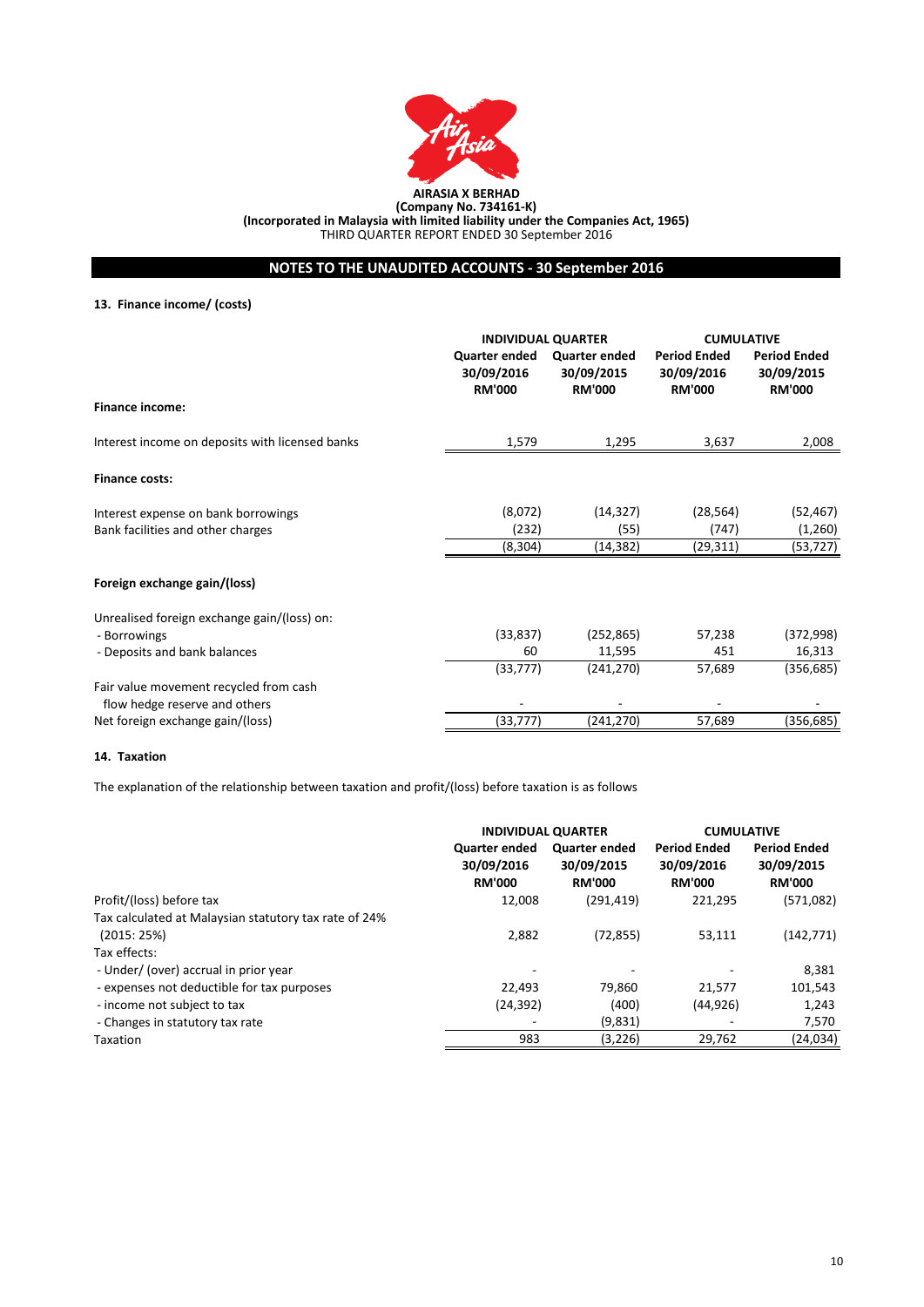

# **NOTES TO THE UNAUDITED ACCOUNTS - 30 September 2016**

### **15. Disclosure of realised and unrealised accumulated gains/(losses)**

The cumulative losses of the Group and its subsidiaries comprise realised and unrealised gains/(losses) are as follows:

| Total accumulated gains/(losses) of AirAsia X Berhad and its subsidiaries<br>- Realised<br>(836, 525)<br>(975, 661)<br>- Unrealised<br>174,216<br>242,936<br>(593, 589)<br>(801, 445)<br>Total share of accumulated losses from associated company<br>(20,018)<br>(20, 018)<br>- Realised<br>Total share of accumulated losses from joint venture<br>(53,888)<br>(37, 566)<br>- Realised<br>Total accumulated losses<br>(667, 495)<br>(859, 029) | As at<br>30/09/2016<br><b>RM'000</b> | As at<br>31/12/2015<br><b>RM'000</b> |
|--------------------------------------------------------------------------------------------------------------------------------------------------------------------------------------------------------------------------------------------------------------------------------------------------------------------------------------------------------------------------------------------------------------------------------------------------|--------------------------------------|--------------------------------------|
|                                                                                                                                                                                                                                                                                                                                                                                                                                                  |                                      |                                      |
|                                                                                                                                                                                                                                                                                                                                                                                                                                                  |                                      |                                      |
|                                                                                                                                                                                                                                                                                                                                                                                                                                                  |                                      |                                      |
|                                                                                                                                                                                                                                                                                                                                                                                                                                                  |                                      |                                      |
|                                                                                                                                                                                                                                                                                                                                                                                                                                                  |                                      |                                      |
|                                                                                                                                                                                                                                                                                                                                                                                                                                                  |                                      |                                      |
|                                                                                                                                                                                                                                                                                                                                                                                                                                                  |                                      |                                      |
|                                                                                                                                                                                                                                                                                                                                                                                                                                                  |                                      |                                      |
|                                                                                                                                                                                                                                                                                                                                                                                                                                                  |                                      |                                      |

### **16. Property, plant and equipment**

### **(a) Acquisition and disposal**

During the quarter ended 30 September 2016, the Group acquired property, plant and equipment amounting to RM95k (quarter ended 30 September 2015: RM26.3 million).

During the quarter ended 30 September 2016, proceeds from disposal of property, plant and equipment totalled RM Nil (quarter ended 30 September 2015: RM2.2 million).

#### **(b) Write-off**

There was no write-off of property, plant and equipment for the quarter ended 30 September 2016 (quarter ended 30 September 2015: RM Nil).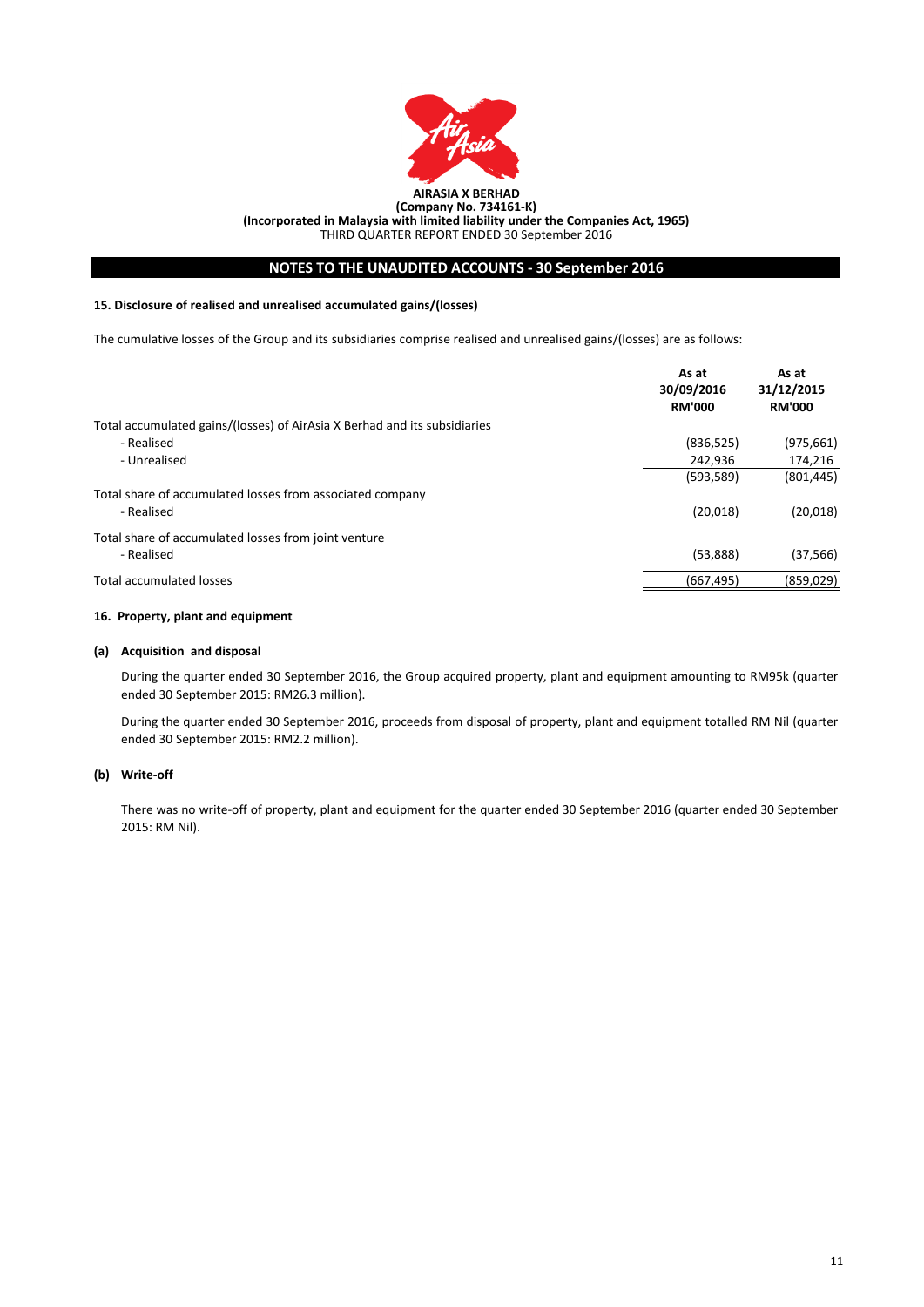

# **NOTES TO THE UNAUDITED ACCOUNTS - 30 September 2016**

#### **17. Deposits on aircraft purchase**

The deposits on aircraft purchase are denominated in US Dollars ("USD") and are in respect of pre-delivery payments on aircraft purchase, which will be delivered between 2018 to 2027. Pre-delivery payments constitute instalments made in respect of the price of the aircraft and are deducted from the final price upon delivery.

# **18. Other deposits and prepayments**

Other deposits and prepayments include prepayments for maintenance of aircraft and deposits paid to lessors for leased aircraft. These prepayments and deposits are denominated in USD.

### **19. Investment in an associate**

|                                          | As at<br>30/09/2016<br><b>RM'000</b> | As at<br>31/12/2015<br><b>RM'000</b> |
|------------------------------------------|--------------------------------------|--------------------------------------|
| Unquoted investments, at cost            | 20,018                               | 20,018                               |
| Group's share of post-acquisition losses | (20, 018)                            | (20, 018)                            |
|                                          | -                                    | $\overline{\phantom{a}}$             |

The details of the associate is as follows:-

|                            | Group effective equity interest |            |            |                |
|----------------------------|---------------------------------|------------|------------|----------------|
|                            | Country of                      | 30/09/2016 | 31/12/2015 | Principal      |
| <b>Name</b>                | Incorporation                   | %          | %          | activity       |
|                            |                                 |            |            | Commercial air |
| Thai AAX Co., Ltd ("TAAX") | Thailand                        | 49%        | 49%        | transport      |
|                            |                                 |            |            | services       |

The Group has discontinued the recognition of its share of losses incurred by TAAX as the Group's interests had been reduced to zero. The Group's share of loss of TAAX for the current financial quarter, which have not been equity accounted for, amounted to RM2.0 million (30 September 2015: RM21.6 million). As at 30 September 2016, the unrecognised amount of the Group's share of loss of TAAX which have not been equity accounted for amounted to RM41.6 million (30 September 2015: RM39.9 million).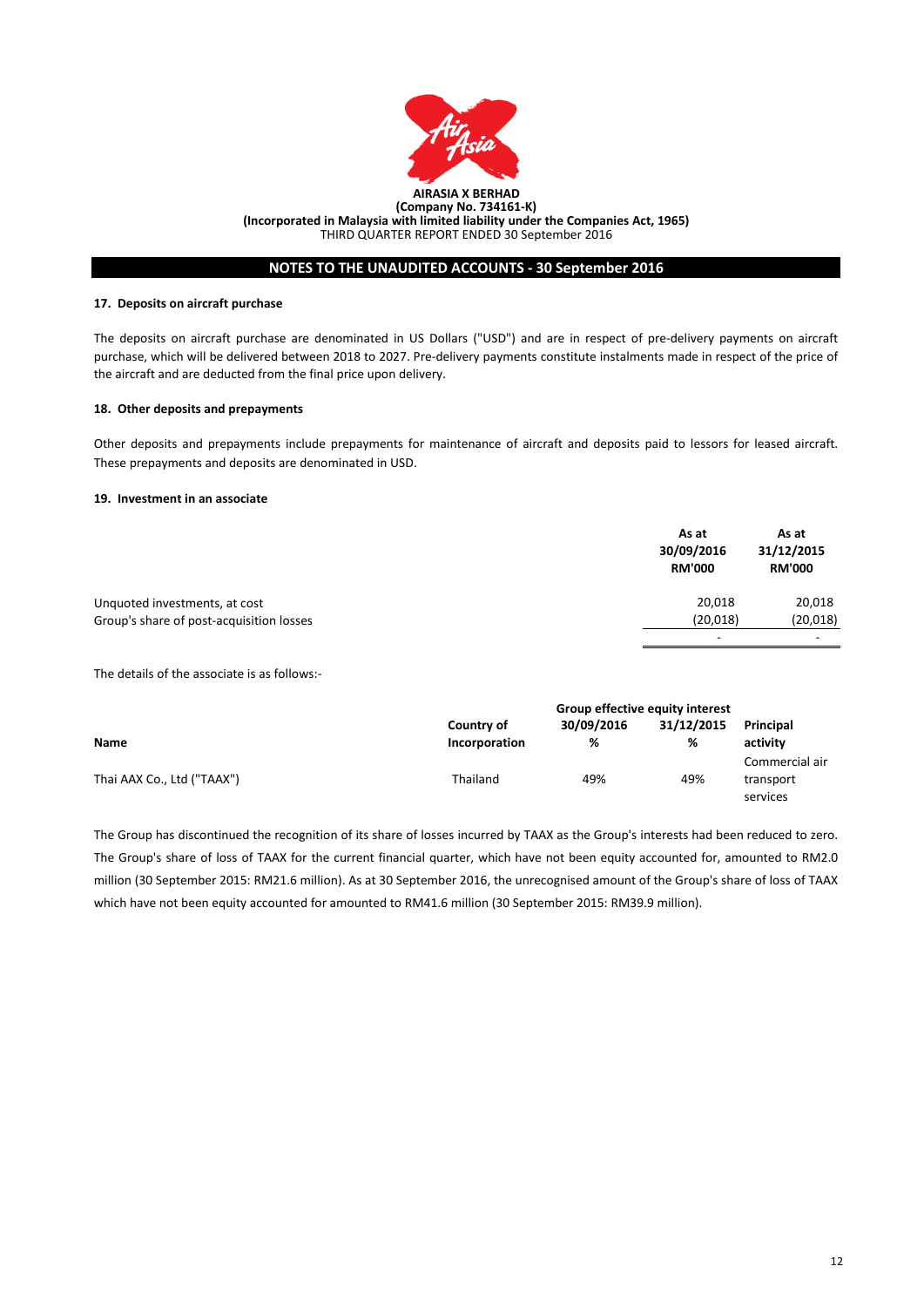

# **NOTES TO THE UNAUDITED ACCOUNTS - 30 September 2016**

**20. Investment in a joint venture**

|                                          | As at<br>30/09/2016<br><b>RM'000</b> | As at<br>31/12/2015<br><b>RM'000</b> |
|------------------------------------------|--------------------------------------|--------------------------------------|
| Unquoted investments, at cost            | 53,888                               | 53,888                               |
| Group's share of post-acquisition losses | (53,888)                             | (53,888)                             |
|                                          |                                      |                                      |

The details of the joint venture is as follows:-

|                                      | Group effective equity interest |            |            |                |
|--------------------------------------|---------------------------------|------------|------------|----------------|
|                                      | Country of                      | 30/09/2016 | 31/12/2015 | Principal      |
| <b>Name</b>                          | Incorporation                   | %          | %          | activity       |
|                                      |                                 |            |            | Commercial air |
| PT. Indonesia AirAsia Extra ("IAAX") | Indonesia                       | 49%        | 49%        | transport      |
|                                      |                                 |            |            | services       |

The Group has discontinued the recognition of its share of losses incurred by IAAX as the Group's interests had been reduced to zero. The Group's share of loss of IAAX for the current financial quarter, which have not been equity accounted for, amounted to RM7.9 million (30 September 2015: RM 8.5 million). As at 30 September 2016, the unrecognised amount of the Group's share of loss of IAAX which have not been equity accounted for amounted to RM50.8 million (30 September 2015: RM 8.5 million).

#### **21. Receivables and prepayments**

|                                               | As at<br>30/09/2016<br><b>RM'000</b> | As at<br>31/12/2015<br><b>RM'000</b> |
|-----------------------------------------------|--------------------------------------|--------------------------------------|
| Trade receivables                             | 212,106                              | 115,454                              |
| Other receivables                             | 40,617                               | 79,093                               |
| Prepayments                                   | 73,330                               | 61,541                               |
| Deposits                                      | 26,688                               | 29,325                               |
|                                               | 352,741                              | 285,413                              |
| Less: Allowance for impairment of receivables | (2,755)                              | (2,950)                              |
|                                               | 349,986                              | 282,463                              |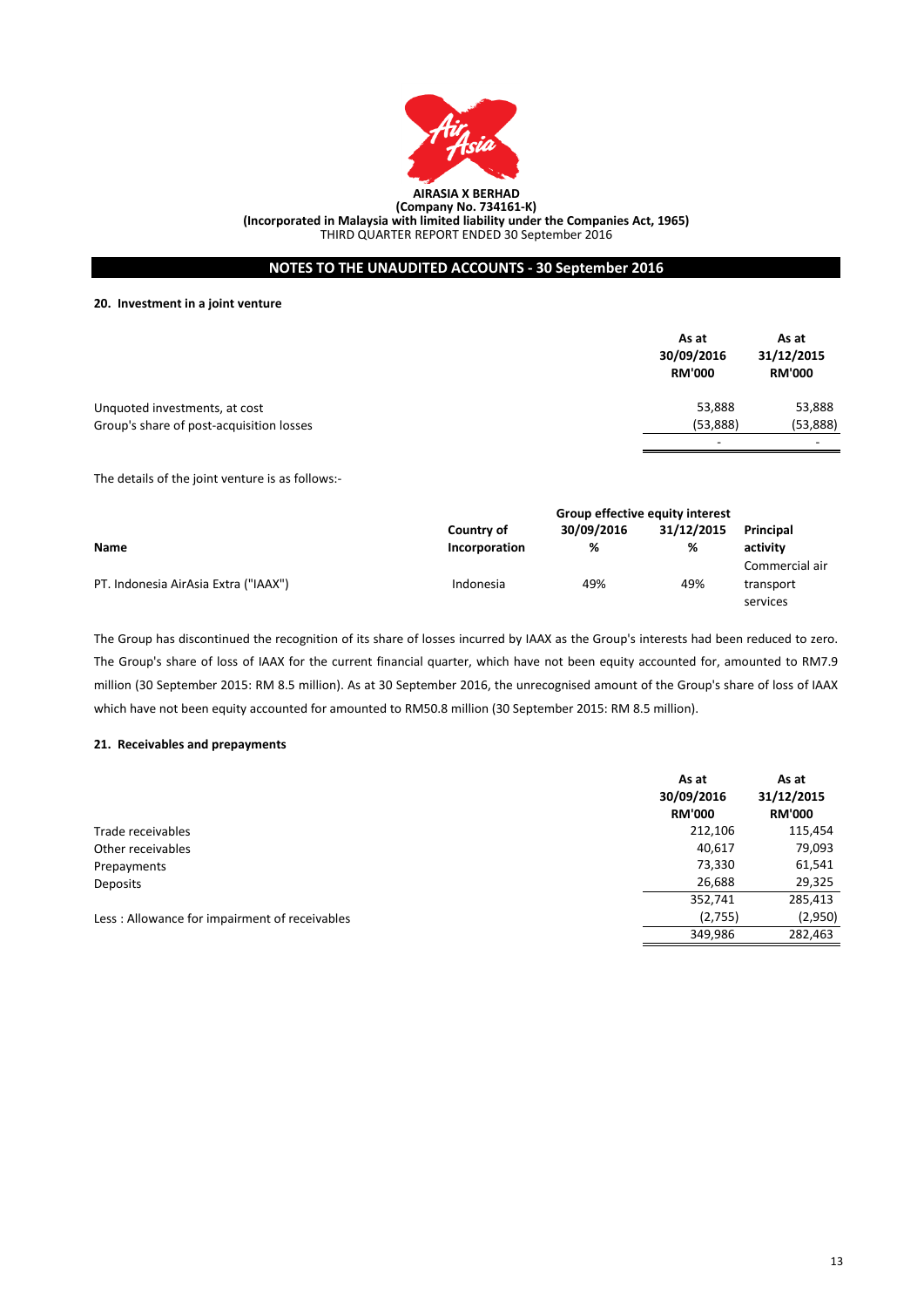

# **NOTES TO THE UNAUDITED ACCOUNTS - 30 September 2016**

### **22. Deposits, cash and bank balances**

For the purpose of the statement of cash flows, cash and cash equivalents include the following:

|                               | As at<br>30/09/2016<br><b>RM'000</b> | As at<br>31/12/2015<br><b>RM'000</b> |
|-------------------------------|--------------------------------------|--------------------------------------|
| Cash and bank balances        | 325,815                              | 252,347                              |
| Deposits with licensed banks  | 41.277                               | 58,442                               |
|                               | 367,092                              | 310,789                              |
| Deposit pledged as securities | (41, 277)                            | (58, 442)                            |
| Cash and cash equivalents     | 325.815                              | 252,347                              |

## **23. Non-current assets held for sale**

Non-current assets are classified as assets held for sale when their carrying amount is to be recovered principally through a sale transaction and a sale is considered highly probable. They are stated at the lower of carrying amount and fair value less costs to sell.

### **24. Derivative Financial Instruments**

The fair value of derivative financial instruments is determined in accordance with MFRS139 "Financial Instruments: Recognition and Measurement", and are measured by level 2 of the fair value measurement hierarchy. As at 30 September 2016, outstanding number of barrels of Brent and fuel derivative contracts was 6,783,394 barrels (2015: 2,377,903 barrels).

### **25. Trade and other payables**

|                             | As at         | As at         |
|-----------------------------|---------------|---------------|
|                             | 30/09/2016    | 31/12/2015    |
|                             | <b>RM'000</b> | <b>RM'000</b> |
| Trade payables              | 348,183       | 401,618       |
| Other payables and accruals | 460.438       | 447.457       |
|                             | 808,621       | 849,075       |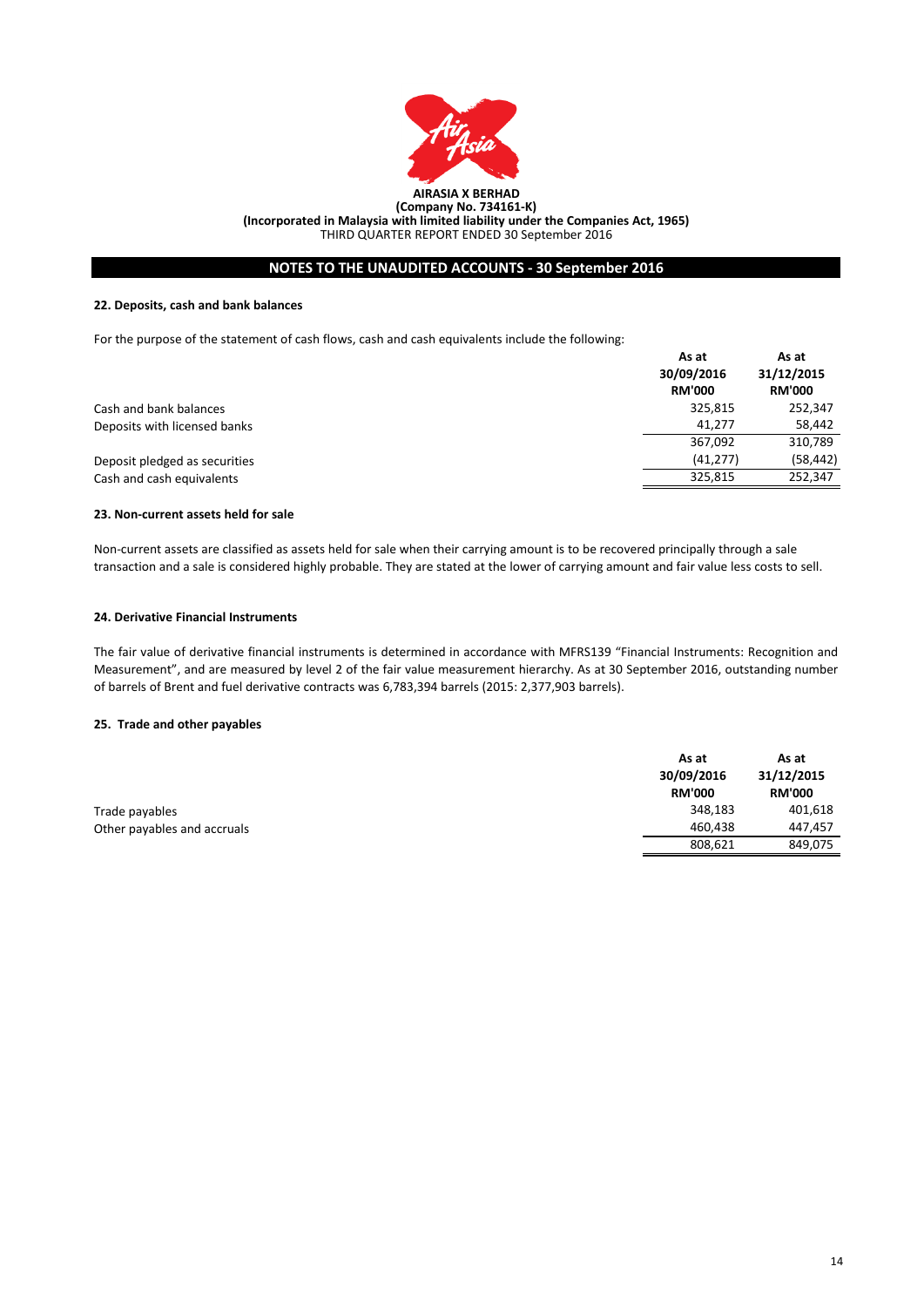

# **NOTES TO THE UNAUDITED ACCOUNTS - 30 September 2016**

### **26. Borrowings**

|                         | As at<br>30/09/2016<br><b>RM'000</b> | As at<br>31/12/2015<br><b>RM'000</b> |
|-------------------------|--------------------------------------|--------------------------------------|
| Current                 |                                      |                                      |
| Secured:                |                                      |                                      |
| - Revolving credit      |                                      | 120,120                              |
| - Term loans            | 192,452                              | 199,341                              |
| - Hire purchase         | 16                                   | 16                                   |
|                         | 192,468                              | 319,477                              |
| Non-current             |                                      |                                      |
| Secured:                |                                      |                                      |
| - Term loans            | 928,079                              | 1,109,577                            |
| - Hire purchase         | 20                                   | 33                                   |
|                         | 928,099                              | 1,109,610                            |
| <b>Total borrowings</b> | 1,120,567                            | 1,429,087                            |

The currency profile of borrowings is as follows:

|                  | As at         | As at<br>31/12/2015<br><b>RM'000</b> |
|------------------|---------------|--------------------------------------|
|                  | 30/09/2016    |                                      |
|                  | <b>RM'000</b> |                                      |
| Ringgit Malaysia | 36            | 49                                   |
| US Dollar        | 1,120,531     | 1,429,038                            |
|                  | 1,120,567     | 1,429,087                            |

The movement of the borrowings during the financial period as follows:-

|                                                       | As at<br>30/09/2016<br><b>RM'000</b> | As at<br>31/12/2015<br><b>RM'000</b> |
|-------------------------------------------------------|--------------------------------------|--------------------------------------|
| At beginning of financial period                      | 1,429,087                            | 1,579,345                            |
| Proceeds from borrowings                              | $\overline{\phantom{a}}$             | 422.900                              |
| Repayment of borrowings                               | (251, 282)                           | (886, 048)                           |
| Unrealised foreign exchange (gain)/loss on borrowings | (57, 238)                            | 312,890                              |
| At end of financial period                            | 1,120,567                            | 1,429,087                            |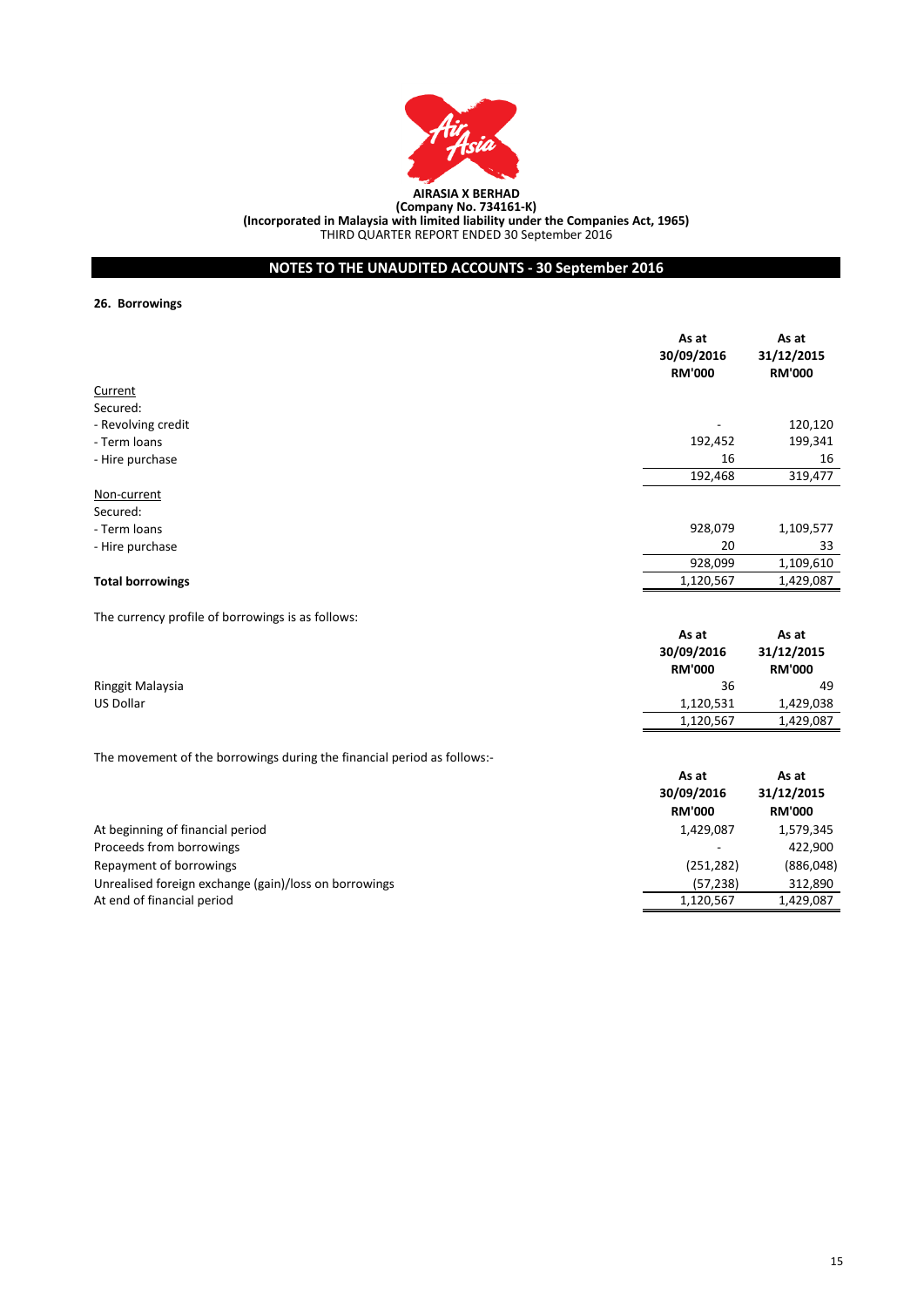

# **NOTES TO THE UNAUDITED ACCOUNTS - 30 September 2016**

### **27. Other payables and accruals**

Other payables and accruals include aircraft maintenance accruals for leased aircraft. These payables and accruals are denominated in USD.

### **28. Share capital**

|                                                              | As at<br>30/09/2016<br><b>RM'000</b> | As at<br>31/12/2015<br><b>RM'000</b> |
|--------------------------------------------------------------|--------------------------------------|--------------------------------------|
| Authorised:                                                  |                                      |                                      |
| Ordinary shares of RM0.15 each:                              |                                      |                                      |
| At beginning/end of financial period/year                    | 1,000,000                            | 1,000,000                            |
| Issued and fully paid up:<br>Ordinary shares of RM0.15 each: |                                      |                                      |
| At beginning/end of financial period/year                    | 622,222                              | 622,222                              |

# **29. Profit/(Loss) per share**

### Basic profit/(loss) per share

Basic profit/(loss) per share is calculated by dividing the net profit for the quarter/financial period by the weighted average number of ordinary shares in issue during the quarter/financial period.

|                                                                | <b>INDIVIDUAL QUARTER</b>          |                                    | <b>CUMULATIVE</b>                 |                                   |
|----------------------------------------------------------------|------------------------------------|------------------------------------|-----------------------------------|-----------------------------------|
|                                                                | <b>Quarter ended</b><br>30/09/2016 | <b>Quarter Ended</b><br>30/09/2015 | <b>Period Ended</b><br>30/09/2016 | <b>Period Ended</b><br>30/09/2015 |
| Net profit/(loss) for the individual quarter/ financial period |                                    |                                    |                                   |                                   |
| (RM'000)                                                       | 11.025                             | (288.193)                          | 191.533                           | (547, 048)                        |
| Weighted average number of ordinary shares in issue ('000)     | 4,148,148                          | 2,962,963                          | 4.148.148                         | 2,962,962.67                      |
| Profit/(loss) per share (sen)                                  | 0.3                                | (9.7)                              | 4.6                               | (18.5)                            |

# Diluted profit/(loss) per share

The diluted profit/(loss) per share of the Group is similar to the basic loss per share as the Group does not have any potential dilutive ordinary shares in issue.

### **30. Post balance sheet events**

There is no material subsequent event noted during the financial period ended 30 June 2016.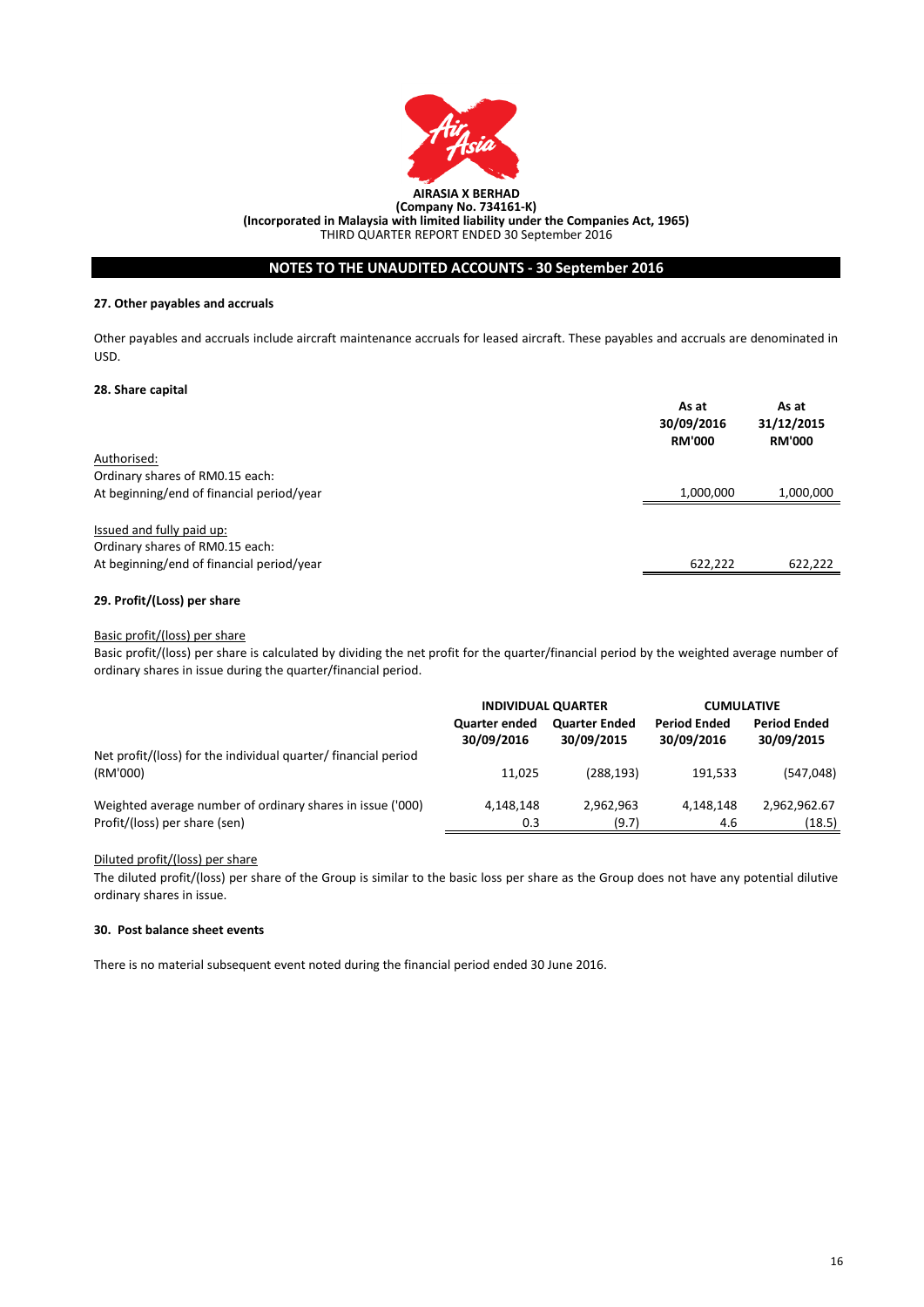

# **NOTES TO THE UNAUDITED ACCOUNTS - 30 September 2016**

#### **31. Contingent assets and contingent liabilities**

As at the date of this report, the Group does not have any contingent assets or contingent liabilities.

#### **32. Capital commitments outstanding not provided for in the interim financial report**

(a) Capital commitments not provided for in the financial statements are as follows:-

|                   | As at<br>30/09/2016<br><b>RM'000</b> | As at<br>31/12/2015<br><b>RM'000</b> |
|-------------------|--------------------------------------|--------------------------------------|
| Aircraft purchase | 110,072,599                          | 113,906,660                          |
|                   |                                      |                                      |

# (b) Non-cancellable operating leases

The future minimum lease payments and sublease receipts under non-cancellable operating leases are as follows:-

|                                  | As at<br>30/09/2016<br><b>RM'000</b> | As at<br>31/12/2015<br><b>RM'000</b> |
|----------------------------------|--------------------------------------|--------------------------------------|
| Future minimum lease payments    | 8,567,268                            | 9,607,797                            |
| Future minimum sublease receipts | 2,412,872                            | 2,715,271                            |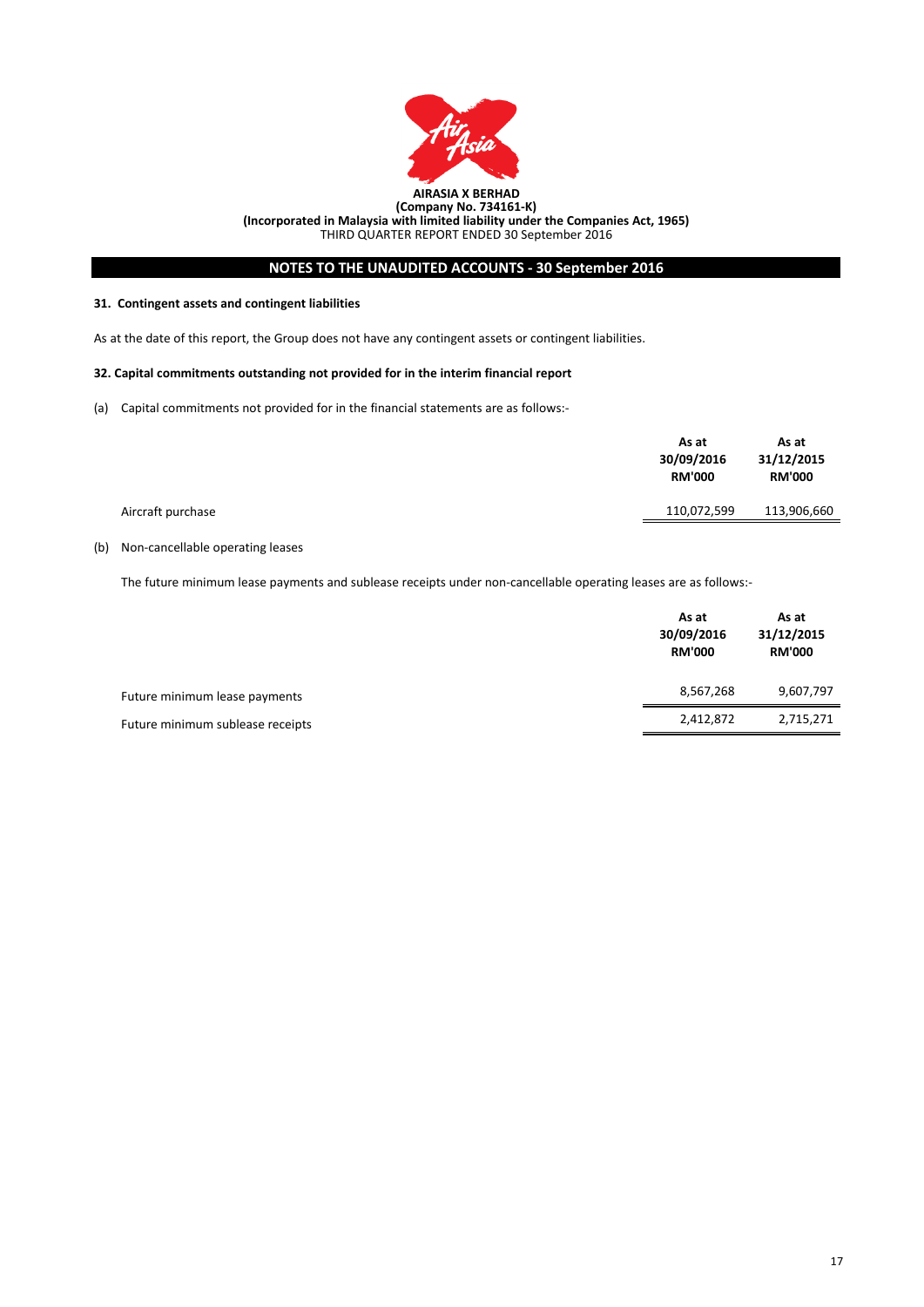

# **NOTES TO THE UNAUDITED ACCOUNTS - 30 September 2016**

### **33. Significant related parties transactions**

Details of the relationships and transactions between AirAsia X and its significant related parties are as described below.

Name of companies **Relationship** Relationship Thai AirAsia X Co Ltd ("TAAX") Associate PT Indonesia AirAsia Extra ("IAAX") Joint Venture

AirAsia Berhad ("AAB") Caterhamjet Global Ltd ("CJG") Common Directors and shareholders PT Indonesia AirAsia ("IAA") Common Directors and shareholders Zest Airway Inc. ("AAZ") Common Directors and shareholders Asian Aviation Centre of Excellence Sdn Bhd ("AACOE") Common Directors and shareholders Tune Insurance Malaysia Berhad ("TIMB") Common Directors and shareholders Rokki Sdn Bhd (formerly known as Tune Box Sdn Bhd) ("Rokki") Common Directors and shareholders AirAsia Global Shared Services Sdn Bhd ("AGSS") Common Directors and shareholders

Common Directors and shareholders Shareholder of the Company for which there is no control, significant influence or joint control, and common Directors and shareholders

These following items have been included in the income statement:

|                                                           | <b>INDIVIDUAL QUARTER</b>                           |                                                     | <b>CUMULATIVE</b>                                  |                                                    |
|-----------------------------------------------------------|-----------------------------------------------------|-----------------------------------------------------|----------------------------------------------------|----------------------------------------------------|
|                                                           | <b>Quarter ended</b><br>30/09/2016<br><b>RM'000</b> | <b>Quarter Ended</b><br>30/09/2015<br><b>RM'000</b> | <b>Period Ended</b><br>30/09/2016<br><b>RM'000</b> | <b>Period Ended</b><br>30/09/2015<br><b>RM'000</b> |
| <b>TAAX</b>                                               |                                                     |                                                     |                                                    |                                                    |
| - Aircraft operating lease income for leased aircraft     | 83,218                                              | 59,723                                              | 241,188                                            | 124,624                                            |
| - Net operational services charged to TAAX                | 2,730                                               | 2,050                                               | 4,818                                              | 5,532                                              |
| <b>IAAX</b>                                               |                                                     |                                                     |                                                    |                                                    |
| - Aircraft operating lease income for leased aircraft     | 30,340                                              | 25,042                                              | 82,636                                             | 72,595                                             |
| - Net operational services charged to IAAX                | 1,746                                               | 1,985                                               | 7,560                                              | 6,991                                              |
| AAB                                                       |                                                     |                                                     |                                                    |                                                    |
| - Operational service charges                             | (8,599)                                             | (1,366)                                             | (16, 481)                                          | (4,966)                                            |
| - Brand license fee                                       | (321)                                               | (1,594)                                             | (9,041)                                            | (8,620)                                            |
| - Charter air travel services                             | 11,341                                              | 9,562                                               | 46,382                                             | 9,562                                              |
| <b>CJG</b>                                                |                                                     |                                                     |                                                    |                                                    |
| - Charter air travel services                             |                                                     |                                                     | (2, 975)                                           |                                                    |
| <b>TAA</b>                                                |                                                     |                                                     |                                                    |                                                    |
| - Net operational services charged from/(to) TAA          | 922                                                 | 72                                                  | 1,571                                              | 2,292                                              |
| <b>IAA</b>                                                |                                                     |                                                     |                                                    |                                                    |
| - Net operational services charged to IAA                 | 212                                                 | 301                                                 | 1,273                                              | 1,245                                              |
| AAZ                                                       |                                                     |                                                     |                                                    |                                                    |
| - Net operational services charged from/(to) AAZ          | 771                                                 | 11                                                  | 3,157                                              | 2,136                                              |
| <b>AACOE</b>                                              |                                                     |                                                     |                                                    |                                                    |
| - Training services                                       | (1,708)                                             | (1,732)                                             | (6,807)                                            | (5,055)                                            |
| <b>TIMB</b>                                               |                                                     |                                                     |                                                    |                                                    |
| - Commission received/receivable on travel insurance      | 973                                                 | 993                                                 | 3,706                                              | 4,021                                              |
| - Premium collected on behalf of TIMB on travel insurance | (3,890)                                             | (3, 973)                                            | (14, 822)                                          | (16,086)                                           |
| Rokki                                                     |                                                     |                                                     |                                                    |                                                    |
| - In-flight entertainment system and software expenses    | (567)                                               | (659)                                               | (2,206)                                            | (1,776)                                            |
| AGSS                                                      |                                                     |                                                     |                                                    |                                                    |
| - Provision of shared services                            | (826)                                               | (641)                                               | (3,795)                                            | (7, 596)                                           |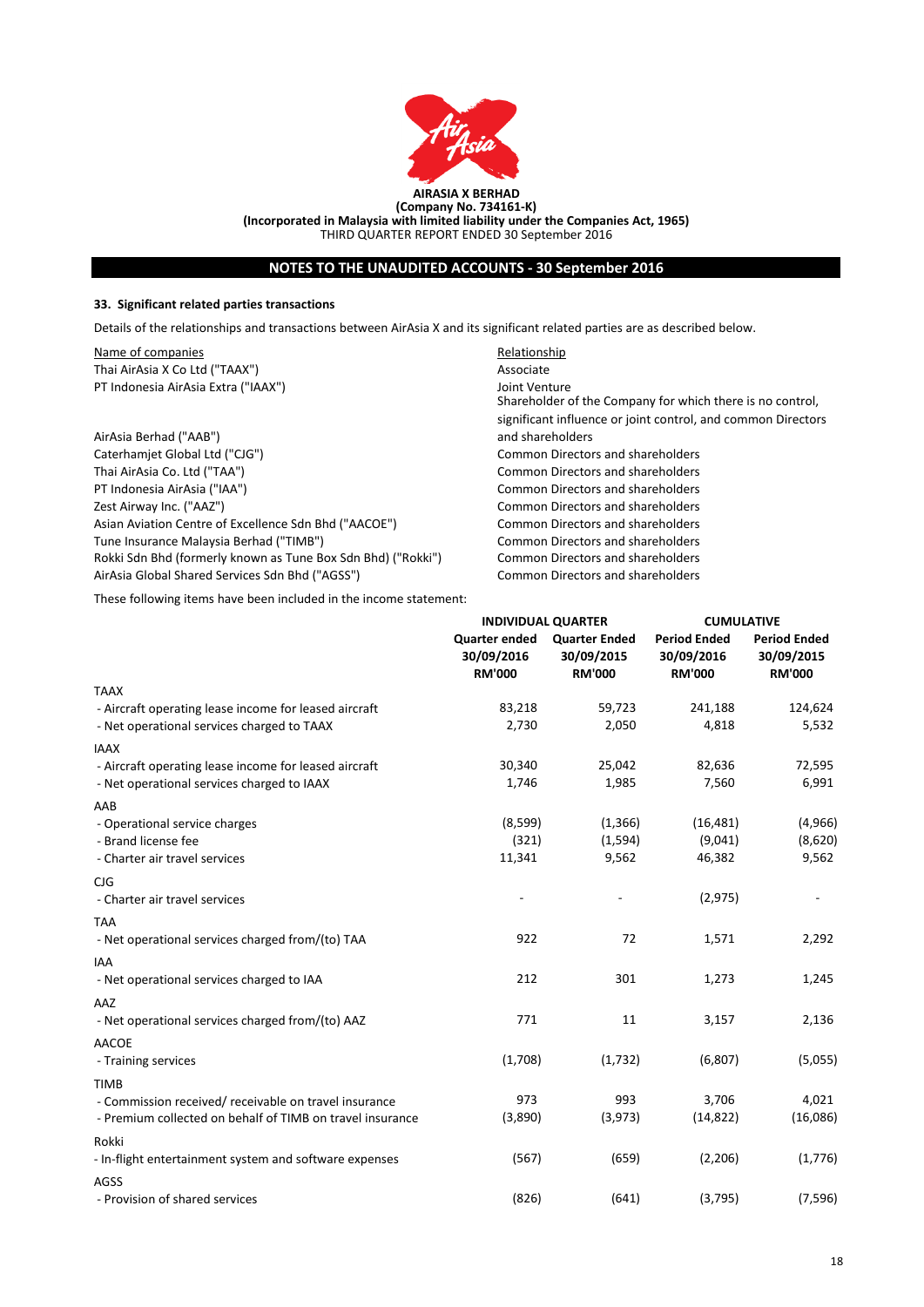

## **NOTES TO THE UNAUDITED ACCOUNTS - 30 September 2016**

#### **34. Review of performance**

#### 3 months ended 30 September 2016 compared to 3 months ended 30 September 2015

During the 3 months ended 30 September 2016 (3Q2016), the Group's revenue had increased by 23.9% from RM793.0 million to RM982.4 million in the comparative 3 months ended 30 September 2015 (3Q2015). The increase in revenue was mainly due to:-

(i) Scheduled flights revenue (net of refunds) increased by 53.9% from RM396.5 million in 3Q2015 to RM610.2 million in 3Q2016. This was a result of increase in Passengers Carried by 35% from 901,884 passengers in 3Q2015 to 1,216,943 passengers in 3Q2016. This was on the back of 29% increase in seat capacity from 1,209,416 seats in 3Q2015 to 1,560,780 seats in 3Q2016. The resultant load factor was an improvement of 3% from 75% load factor in 3Q2015 to 78% load factor in 3Q2016. Average Base Fare also increased by 14% from RM440 in 3Q2015 to RM501 in 3Q2016.

(ii) Ancillary revenue increased by 50.1% from RM107.8 million in 3Q2015 to RM161.8 million in 3Q2016. Average Ancillary Revenue per Passenger also increased by 10% from RM122 per passenger in 3Q2015 to RM134 per passenger in 3Q2016.

(iii) Aircraft Operating Lease Income increased by 34% from RM84.8 million in 3Q2015 to RM113.6 million in 3Q2016 arising from 2 new leased aircraft that increased total leased income aircrafts from 6 aircraft in 3Q2015 to 8 aircraft in 3Q2016.

(iv) Revenue from Charter flights decreased by 61.4% from RM167.5 million in 3Q2015 to RM64.6 million in 3Q2016 arising from Group's decision to reduce Charter activities.

(v) Freight and Cargo Revenue increased by 10.2% from RM29.3 million in 3Q2015 to RM32.3 million in 3Q2016, due to higher tonnage transported in the current period.

(vi) In 3Q2016, the Group did not collect any Fuel Surcharge where RM9.4 million was collected in 3Q2015.

The Group's operating expenses increased by 13% from RM826.5 million in 3Q2015 to RM934.1 million in 3Q2016. The increase was mainly due to:-

(i) Aircraft Operating Lease expenses increased by 22.3% from RM181.8 million in 3Q2015 to RM222.2 million 3Q2016, due to the increase in number of operating leased aircraft in 3Q2016.

(ii) Correspondingly from the increase in the total fleet size and depreciation of the Malaysian Ringgit during the comparative periods, Maintenance and Overhaul expenses increased by 60.0% from RM98.9 million in 3Q2015 to RM158.3 million in 3Q2016.

(iii) Arising from the overall increase in number of sectors flown, the User Charges payable to the airports increased by 36.7% from RM87.9 million in 3Q2015 to RM120.2 million in 3Q2016.

(iv) Aircraft Fuel expenses remained relatively the same at RM282.5 million in 3Q2015 to RM282.1 million in 3Q2016. Despite the 31% increase in fuel consumption from 851,839 barrels in 3Q15 to 1,117,353 barrels in 3Q16 due to increased number of sectors flown, the decrease in fuel price by 23% from USD82/bbl in 3Q2015 to USD63/bbl in 3Q2016 has effectively lowered overall fuel expenditure. (v) Depreciation decreased by 26.0% from RM37.8 million in 3Q2015 to RM27.98 million in 3Q2016 due to no depreciation charged on assets classified as non-current assets held for sale in 4Q15.

(vi) Other operating expenses decreased 46.5% from RM56.6 million in 3Q2015 to RM30.3 million in 3Q2016 primarily due to foreign exchange gains.

The Group recorded an Operating Profit of RM50.8 million in 3Q2016, an improvement from the Operating Loss recorded in 3Q2015 of RM31.1 million, as attributed by higher revenue and more cost efficiencies.

The Group's Profit Before Taxation (PBT) was RM12 million in 3Q2016, an improvement from the recorded Loss Before Taxation (LBT) of RM291.4 million in 3Q2015. Correspondingly, a taxation expense of RM983k was recorded in 3Q2016, in comparison with the tax credits recorded in 3Q2015 of RM3.2 million.

In the current 3 months ended 30 September 2016, the Group recorded a Profit After Taxation of RM11.0 million as compared to a Loss After Taxation on RM288.2 million for the comparative 3 months ended 30 September 2015.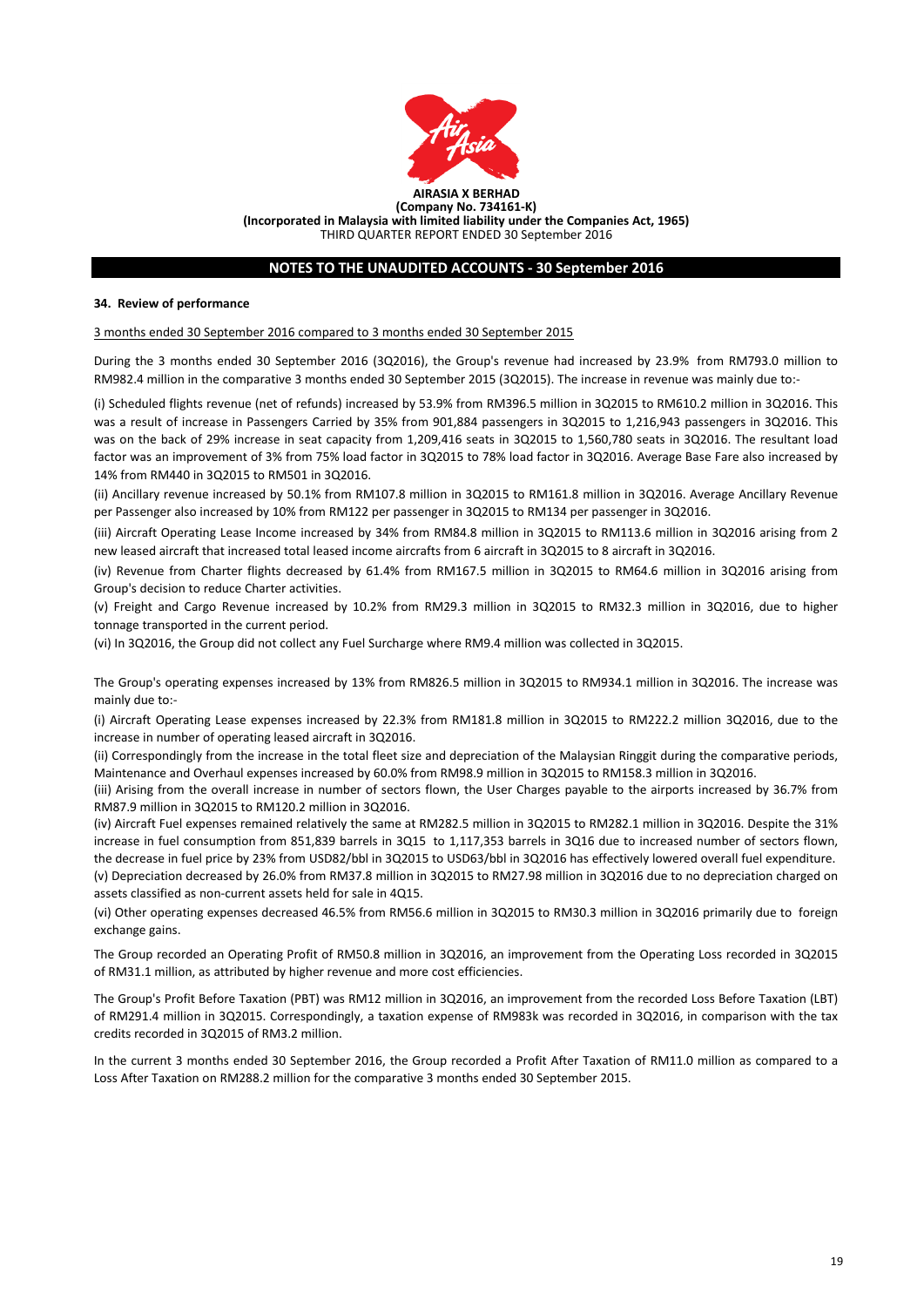

# **NOTES TO THE UNAUDITED ACCOUNTS - 30 September 2016**

#### **34. Review of performance**

#### 9 months ended 30 September 2016 compared to 9 months ended 30 September 2015

During the 9 months ended 30 September 2016 (YTD2016), the Group's revenue had increased by 27.7% from RM2.22 billion in the comparative 9 months ended 30 September 2015 (YTD2015) to RM2.84 billion in YTD2016. The increase was mainly due to:-

(i) Scheduled flights revenue (net of refunds) increased by 57.6% from RM1.11 billion in YTD2015 to RM1.75 billion in YTD2016. This was a result of increase in Passengers Carried by 26.1% from 2,620,215 passengers in YTD2015 to 3,304,316 passengers in YTD2016. This was on the back of 16% increase in seat capacity from 3,643,705 seats in YTD2015 to 4,229,186 seats in YTD2016. The resultant load factor was an improvement of 6% from 72% load factor in YTD2015 to 78% load factor in YTD2016. Average Base Fare also increased by 25% from RM424 in YTD2015 to RM530 in YTD2016.

(ii) Ancillary revenue increased by 33.3% from RM339 million in YTD2015 to RM454.6 million in YTD2016. Average Ancillary Revenue per Passenger also increased by 7% from RM129 per passenger in YTD2015 to RM138 per passenger in YTD2016.

(iii) Aircraft Operating Lease Income increased by 64% from RM197.2 million in YTD2015 to RM323.8 million in YTD2016 arising from 2 new leased aircraft that increased total leased income aircrafts from 6 aircraft in YTD2015 to 8 aircraft in YTD2016.

(iv) Revenue from Charter flights decreased by 47% from RM400.2 million in YTD2015 to RM212.1 million in YTD2016 arising from Group's decision to reduce Charter activities.

(v) Freight and Cargo Revenue increased by 8.7% from RM86.5 million in YTD2015 to RM94.0 million in YTD2016, due to higher tonnage transported in the current period.

(vi) In YTD2016, the Group did not collect any Fuel Surcharge where RM92.7 million was collected in YTD2015.

The Group's operating expenses increased by 14.2% from RM2.36 billion in YTD2015 to RM2.69 billion in YTD2016. The increase was mainly due to:-

(i) Aircraft Operating Lease expenses increased by 28.6% from RM498.4 million in YTD2015 to RM641.0 million YTD2016, due to the increase in number of operating leased aircraft in YTD2016 and also the depreciation of the Malaysian Ringgit against the US Dollar from RM3.6793:USD1.00 in YTD2015 to RM4.0819:USD1.00 in YTD2016.

(ii) Correspondingly from the increase in the total fleet size and depreciation of the Malaysian Ringgit during the comparative periods, Maintenance and Overhaul expenses increased by 46.5% from RM334.9 million in YTD2015 to RM490.7 million in YTD2016.

(iii) Arising from the overall increase in number of sectors flown, the User Charges payable to the airports increased by 23.8% from RM265.6 million in YTD2015 to RM328.8 million in YTD2016.

(iv) Aircraft Fuel expenses remained relatively the same at RM775.7 million in YTD2015 to RM760.8 million in YTD2016. Despite the 20.9% increase in fuel consumption from 2,589,308 barrels in YTD2015 to 3,130,027 barrels in YTD2016 due to increased number of sectors flown, the decrease in fuel price by 27% from USD81/bbl in YTD2015 to USD59/bbl in YTD2016 has effectively lowered overall fuel expenditure.

(v) Depreciation decreased by 24% from RM113.8 million in YTD2015 to RM86.0 million in YTD2016 due to no depreciation charged on assets classified as non-current assets held for sale in 4Q15.

(vi) Other operating expenses remains consistent at RM141.5 million in YTD2015, and RM142.0 million in YTD2016.

The Group recorded an Operating Profit of RM175.9 million in YTD2016, an improvement from the Operating Loss recorded in YTD2015 of RM125.1 million, as attributed by higher revenue and higher cost efficiencies.

The Group's Profit Before Taxation (PBT) was RM221.3 million in YTD2016, an improvement from the recorded Loss Before Taxation (LBT) of RM571.1 million in YTD2015. Correspondingly, a taxation expense of RM29.8 million was recorded in YTD2016, in comparison with the tax credits recorded in YTD2015 of RM24.0 million.

In the current 9 months ended 30 September 2016, the Group recorded a Profit After Taxation of RM191.5 million as compared to a Loss After Taxation of RM547.0 million for the comparative 9 months ended 30 September 2015.